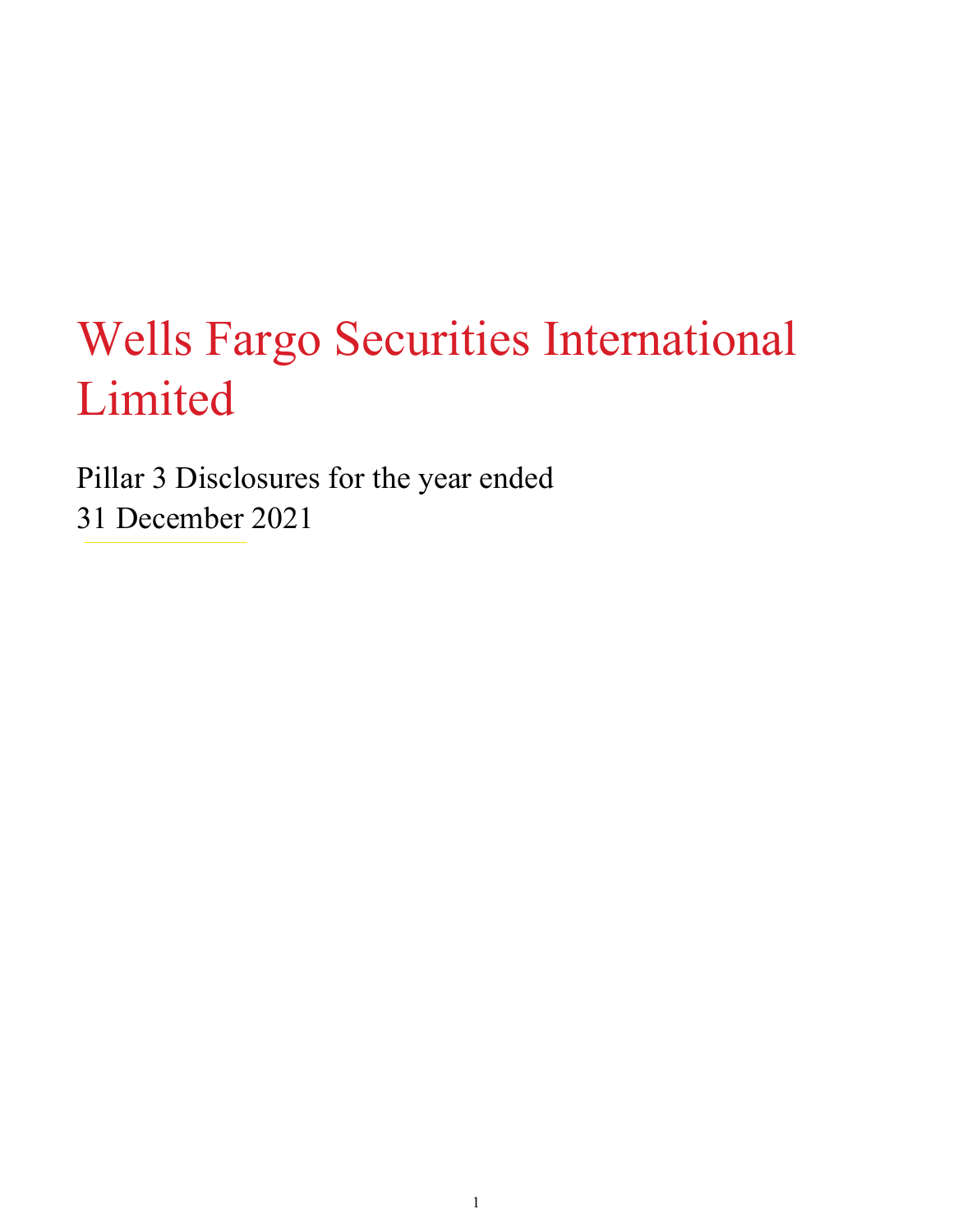#### Table of Contents

| 1. Introduction                              | 3  |
|----------------------------------------------|----|
| 2. Risk Governance                           | 3  |
| 3. Capital Adequacy and Key Metrics          | 6  |
| 4. Own Funds                                 | 7  |
| 5. Capital Requirements                      | 8  |
| 6. Capital Buffers                           | 10 |
| 7. Credit and Counterparty Credit Risk       | 11 |
| 8. Market Risk                               | 13 |
| 9. Liquidity and Funding Risk                | 14 |
| 10. Interest Rate Risk in the Banking Book   | 15 |
| 11. Operational Risk                         | 16 |
| 12. Compliance Risk                          | 16 |
| 13. Country Risk                             | 17 |
| 14. Leverage Ratio                           | 17 |
| 15. Asset Encumbrance                        | 18 |
| 16. Securitisation                           | 20 |
| 17. Remuneration                             | 20 |
| Appendix - Capital Instruments main features | 26 |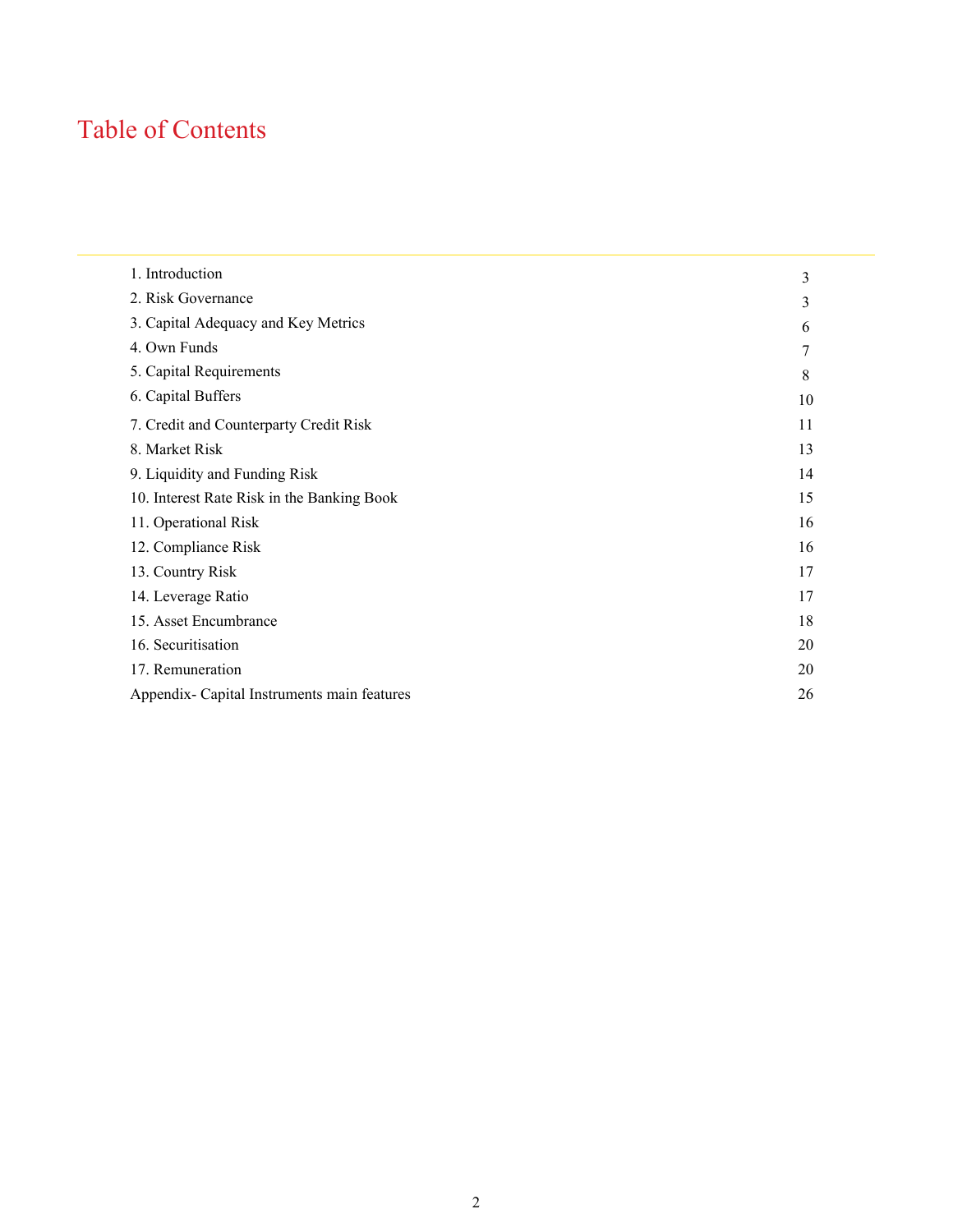# <span id="page-2-0"></span>1. Introduction

#### 1.1 Objective

 Wells Fargo Securities International Limited (**WFSIL** or the **Firm**) is required to meet the requirements of the Financial Conduct Authority (**FCA**) Handbook and the requirements of the Basel Accords as implemented in the UK through the post Brexit version of the EU Capital Requirements Directive (**CRD**) and Capital Requirements Regulation (**CRR**).

 This document is prepared in accordance with the disclosure requirements set out under Part Eight of the CRR and WFSIL's Pillar 3 policy. The firm's Pillar 3 disclosures and policy are subject to a formal governance process, with oversight from Independent Risk Management (**IRM**) and are reviewed and approved by the WFSIL Board of Directors (**the Board**) on an annual basis or more frequently if required.

 The qualitative and quantitative information in this document represent the position of WFSIL as at 31st December 2021. The quantitative disclosures in this document are calculated according to the standardised (i.e. non-modelled) approaches in the FCA Handbook and CRD IV. New UK investment firm specific rules set by the FCA will be applied to during 2022, after the reference date of these disclosures.

 This document does not constitute a set of financial statements. The WFSIL audited financial statements are prepared in accordance with the applicable UK company law and accounting standards. Information contained in the WFSIL 2021 audited financial statements may contain differences with the information in this document as the regulatory approaches may differ from accounting definitions.

#### 1.2 WFSIL Background

 WFSIL is a private limited company incorporated under the laws of England and Wales with its head office and registered office located in London, United Kingdom. WFSIL is a wholly owned subsidiary of EVEREN Capital Corporation, which in turn is wholly owned by WFC Holdings LLC (WFCH); WFCH is owned by Wells Fargo & Company (**WFC, or the Group**).

The WFC group has total assets of \$1.9 trillion as at 31 December 2021.

WFSIL is a UK incorporated Investment Firm authorised and regulated by the FCA.

 WFSIL conducts business primarily as a broker-dealer and delivers capital markets products and services to eligible counterparties and professional clients. WFSIL's activities include sales and trading of debt and equity products, provision of financial products that provide hedging of interest rate and foreign currency risks, secured funding and risk solutions as well as advising on mergers and acquisitions and capital markets transactions.

# 2. Risk Governance

#### 2.1 Introduction

 WFSIL is a standalone entity for FCA regulatory purposes and there is no UK or EEA regulated group. WFSIL has no subsidiaries or branches.

 Prudent risk taking, in line with WFSIL's strategy, is fundamental to its future growth. WFSIL's business operations are based on conscious and disciplined risk-taking. Independent risk management, compliance and audit processes, alongside clear management accountability, are critical in satisfying the expectations of WFSIL's stakeholders. The business growth strategy benefits from areas where WFSIL has deep domain expertise, strong client base and robust risk management and governance infrastructure.

 The WFSIL Board sets the tone by supporting a strong risk culture that guides how employees conduct themselves and make decisions. Every employee has a role to play in risk management, including establishing and maintaining WFSIL's risk and control environment. WFSIL's risk culture is supported by the following principles: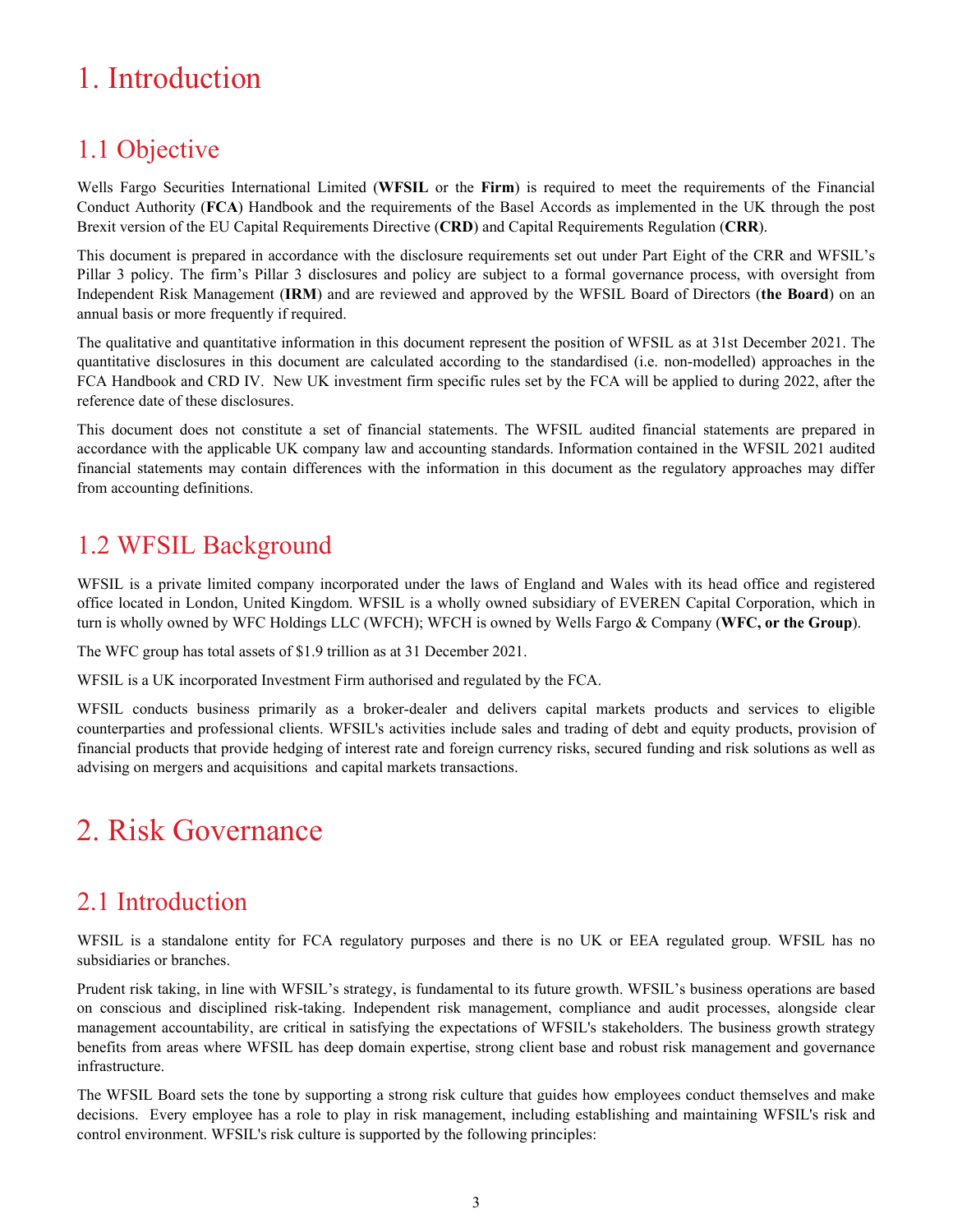- Risk management policies that set out authorities and responsibilities for taking and managing risks;
- A clear risk appetite statement that sets out the types and levels of risk WFSIL is prepared to take;
- Active monitoring of risks and taking mitigating actions where they fall outside accepted levels;
- • Identification, analysis and escalation of breaches of risk limits where repeated or unauthorised exceptions may result in disciplinary action; and
- Resilient risk controls that promote multiple perspectives on risk and reduce the reliance on single risk measures.
- • Senior management expects employees to speak up when they see something that could cause harm to WFSIL's customers, communities, employees, shareholders or reputation.

 The Board oversees the risk appetite statement and risk profile of WFSIL and ensures that business developments are consistent with the risk appetite and strategic goals.

 The WFSIL Statement of Risk Appetite (**SoRA**) is comprised of both qualitative and quantitative components and metrics which are monitored on a frequent basis. The SoRA is reviewed on at least an annual basis. The business strategy, key ratios, internal data and issues are used to ensure appropriate calibration of the thresholds.

 The Board also reviews and endorses WFSIL's risk management program and activities, which includes the establishment of policies for the control of risk. The Board receives information on the risk profile of WFSIL, breaches of the policy framework and external developments that may have some impact on the effectiveness of the risk management. It also approves significant changes to risk management policies and approves WFSIL's SoRA annually. The Board also ensures that the Wells Fargo risk culture remains strong and that controls are respected by staff - this is achieved by the Board setting clear expectations regarding appropriate behaviours; and implemented by WFSIL's Senior Management through their leadership actions, communication and organisational governance.

 The WFSIL risk governance structure is made up of the committees outlined below, which aid senior management and the Board in the identification, assessment, monitoring and management of risk in the entity.

#### 2.2 WFSIL Committee Structure

| <b>Monthly</b>                   | Quarterly                         | As required                   |
|----------------------------------|-----------------------------------|-------------------------------|
| • WFSIL Asset & Liability        | • WFSIL Board                     | • WFSIL Nominations Committee |
| Committee (ALCO)                 | • WFSIL Board Risk Committee      | • EMEA Underwriting Approval  |
| • WFSIL Executive Committee      | • WFSIL Audit Committee           | Committee (EMEA UAC)          |
| (EXCO)                           | • WFSIL Remuneration Committee    |                               |
| • EMEA New Initiatives Committee | (RemCo)                           |                               |
| (EMEA NIC)                       | • WFSIL Regulatory Reporting      |                               |
| • EMEA Client Asset Steering     | Oversight Committee (RROC)        |                               |
| Committee (CASS)                 | • EMEA CIB Markets Best Execution |                               |
|                                  | Committee                         |                               |
|                                  |                                   |                               |

 The committees listed above include certain regional Wells Fargo committees that have WFSIL management representation and may take decisions that impact WFSIL.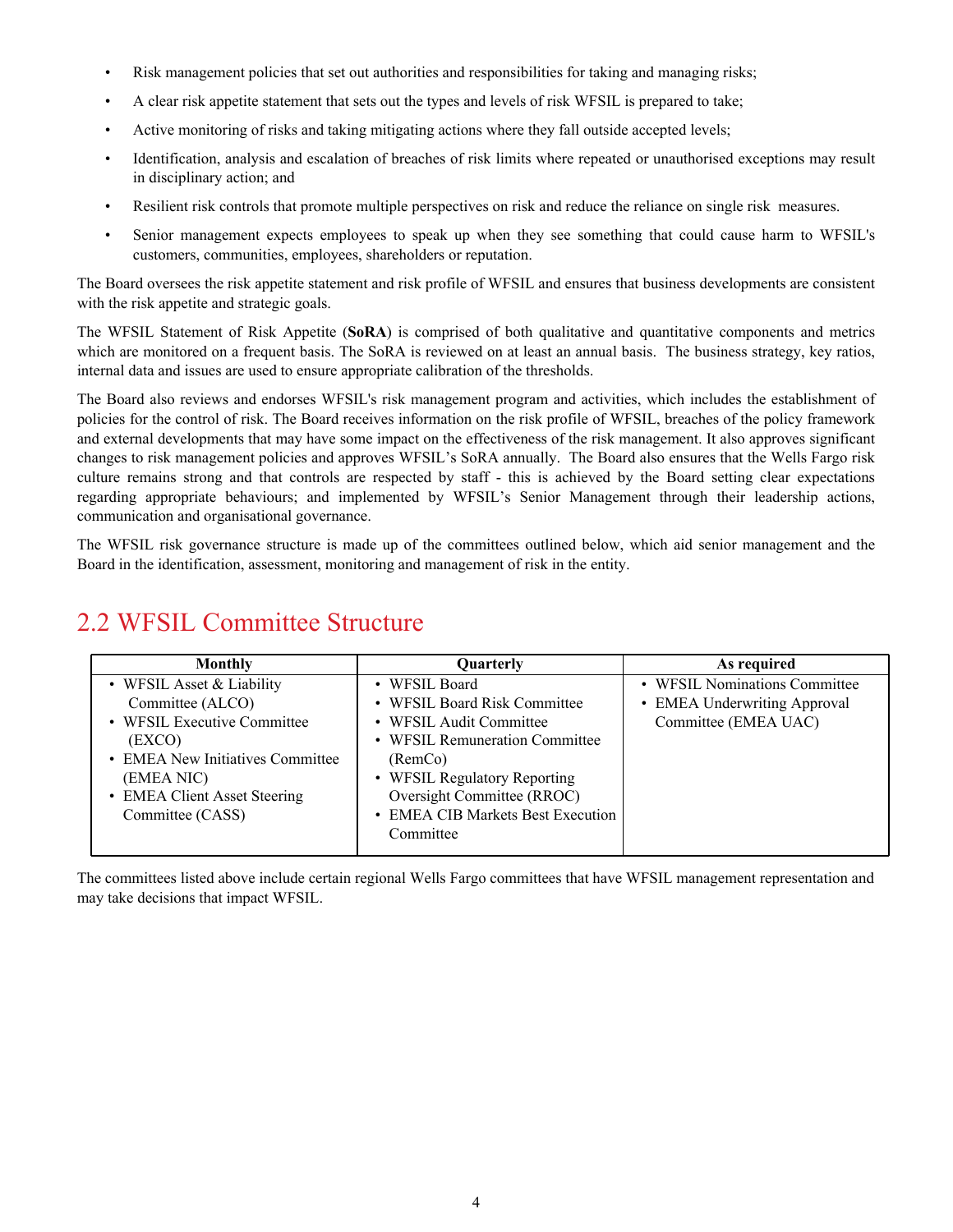#### WFSIL Board of Directors

The Directors of WFSIL who held office during the year to 31st December 2021 and the number directorships

|                        |                             | Number of commercial<br>Directorships held |
|------------------------|-----------------------------|--------------------------------------------|
| Paola Bergamschi Broyd |                             | 4                                          |
| Stephen Kingsley       |                             | 2                                          |
| John Langley           |                             |                                            |
| Richard Place          |                             |                                            |
| Daniel Thomas          |                             |                                            |
| Simon Ennis            | Appointed 28 January 2021   |                                            |
| Vanessa Bailey         | Appointed 30 September 2021 | 2                                          |
| Malcolm Basing         | Appointed 6 July 2021       | 4                                          |
| Francisco Rey Alegria  | Resigned 11 June 2021       |                                            |

 WFSIL selects its Board members in line with the Wells Fargo Group principles and procedures and in accordance with applicable legal and regulatory requirements regarding recruitment. The selection process aims to identify the best qualified candidates for a position, providing equal opportunity in all employment decisions and without regard to race, colour, gender, national origin, religion, age, sexual orientation, gender identity, disability, pregnancy, marital status or any other status protected by law.

 The primary responsibility of the Board is to set the business objectives, risk strategies and profile for WFSIL, to ensure WFSIL's compliance with relevant internal policies and applicable laws and to monitor WFSIL's performance against these parameters.

 The Board may determine that it is appropriate to delegate certain responsibilities and decision-making powers to ad-hoc or standing committees. The Board has established the WFSIL Board Risk Committee (**BRC**) to assist with carrying out oversight of WFSIL's risk framework to ensure that risks are managed effectively. The BRC meets quarterly.

 The BRC oversees the management of all key risk types as they apply to WFSIL, including credit and counterparty credit risk, market risk, liquidity and funding risk, operational risk, interest rate risk in the banking book, compliance risk and anti money laundering risk. Further detail on the management of these risks can be found in sections 7-11 of this document.

#### 2.3 WFSIL Risk Management Program

The Board of Directors has overall responsibility for the establishment and oversight of WFSIL's risk management framework.

 WFSIL has three lines of defence, each with distinct responsibilities with respect to the risk management programme: Front Line, Independent Risk Management ("IRM") and Internal Audit.

 The Front Line identifies, assesses, manages and mitigates risk associated with its activities and balances risk and reward in decision-making, while complying with laws, rules, regulations and the risk management programme. The Business Control Executive team supports the front line and is aligned to the lines of business.

 IRM establishes, implements and maintains the risk management program under the direction of the BRC and senior management and oversees the Front Line's execution of its risk management responsibilities and independently credibly challenges Front Line risk decisions. WFSIL Chief Risk Officer and Chief Compliance Officer are the IRM team members responsible for risk management in the legal entity. They are supported by the EMEA regional risk management team in execution of these responsibilities.

Internal Audit is responsible for acting as an independent assurance function.

 Underpinning WFSIL's risk management framework is a SoRA and a number of metrics which assist WFSIL senior management and the Board in managing different types of risks to levels within established tolerances.

 WFSIL manages specific risk types according to a series of principles that are consistent with the overall enterprise risk appetite.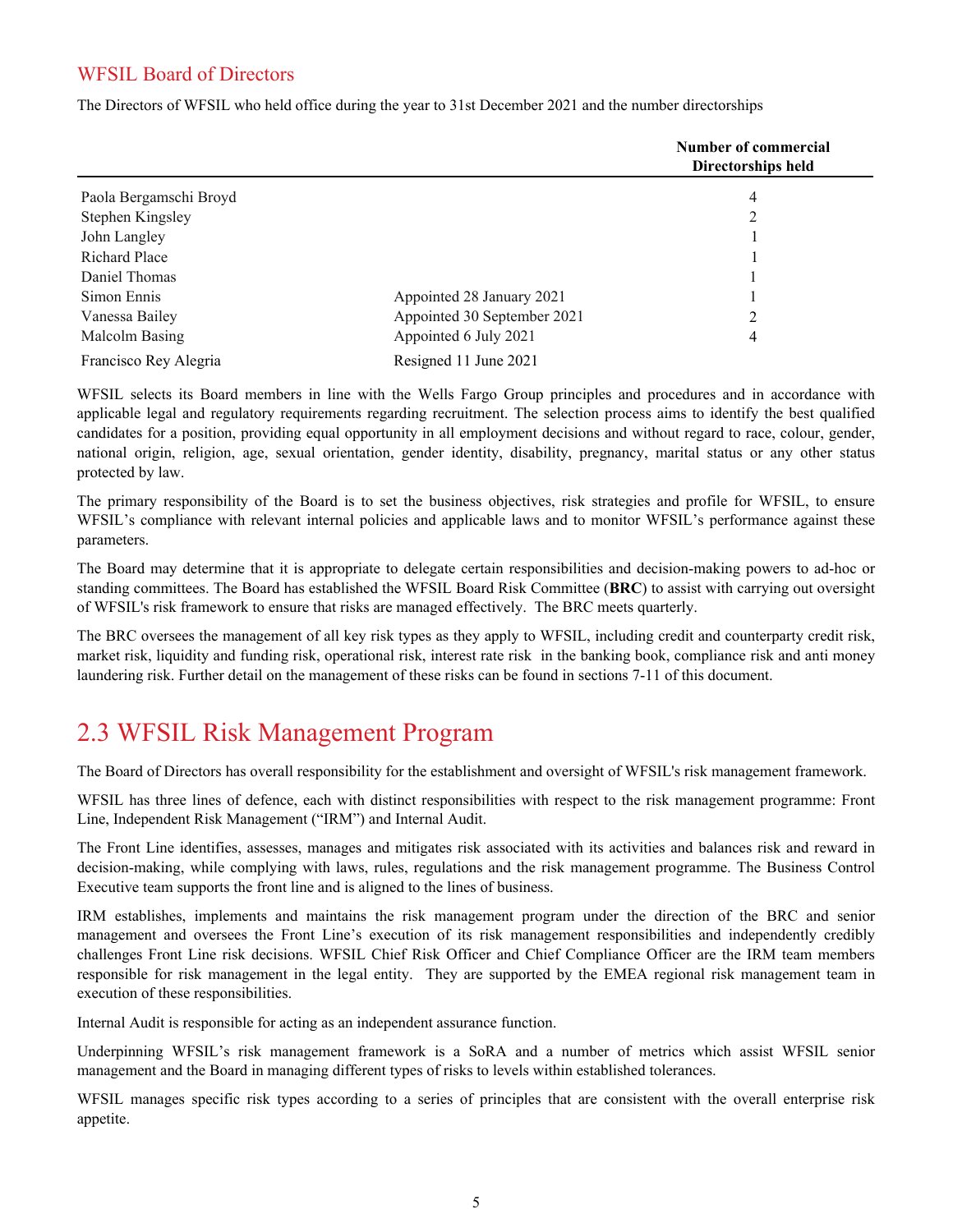<span id="page-5-0"></span> Further information about Wells Fargo global risk, capital and liquidity risk management approaches can be found by looking at the public disclosures of WFC on the investor relations site:

[https://www.wellsfargo.com/about/investor-relations/](https://www.wellsfargo.com/about/investor-relations)

#### 2.4 Adequacy of Risk Management Arrangements

 The Board believes that the risk management framework in place is adequate given the size and complexity of the firm. The framework is well established, embedded and guided by a clearly articulated tolerance for the type of risks faced via the WFSIL SoRA, which itself is informed by a detailed, robust and regular assessment of material risks. Furthermore, ongoing governance forums allow the Board and BRC to monitor the inherent risk, management effectiveness and residual risk on a periodic basis. It also allows for breaches of qualitative or quantitative risk appetite and/or tolerances to be monitored in line with strategy and business model changes in a timely fashion.

 The Board acknowledges that the current macroeconomic environment leads to some uncertainty, however they remain comfortable that the risk profile of the firm remains aligned with the business strategy and the risks posed are mitigated through the systems of controls and senior management oversight that have been implemented throughout the firm.

#### Environmental, Social and Governance Factors

 Wells Fargo views Environmental, Social and Governance factors (ESG) as global challenges that have significant impacts for businesses and communities around the world. Wells Fargo is committed to mitigating the impacts of ESG factors related to its activities and to partner with key stakeholders, including communities and customers, to do the same. Wells Fargo continues to develop its monitoring of ESG factors as risk drivers that may generate risk. Wells Fargo expects that ESG factors will increasingly impact the risk types it manages and it will continue to integrate ESG factors into its risk management program as its understanding of such factors changes and risks driven by it evolve.

# 3. Capital Adequacy and Key Metrics

 Senior management reviews capital and liquidity levels on an ongoing basis in the light of changing risk appetite, business needs and changes in the external business and regulatory environment. WFSIL undertakes an Internal Capital Adequacy Assessment Process (**ICAAP**) at least annually which provides the Board with an assessment of its risks and the level of capital necessary to hold against these risks having considered mitigating factors.

 The ICAAP uses stress tests that identify the additional impacts on the Firm's ability to meet its capital needs as a result of changes in the external environment, taking into account available management actions.

 Capital adequacy risk appetite and early warning indicator boundaries are calibrated as part of the ICAAP process and these are subject to regular monitoring.

The latest ICAAP concluded that WFSIL is adequately capitalised.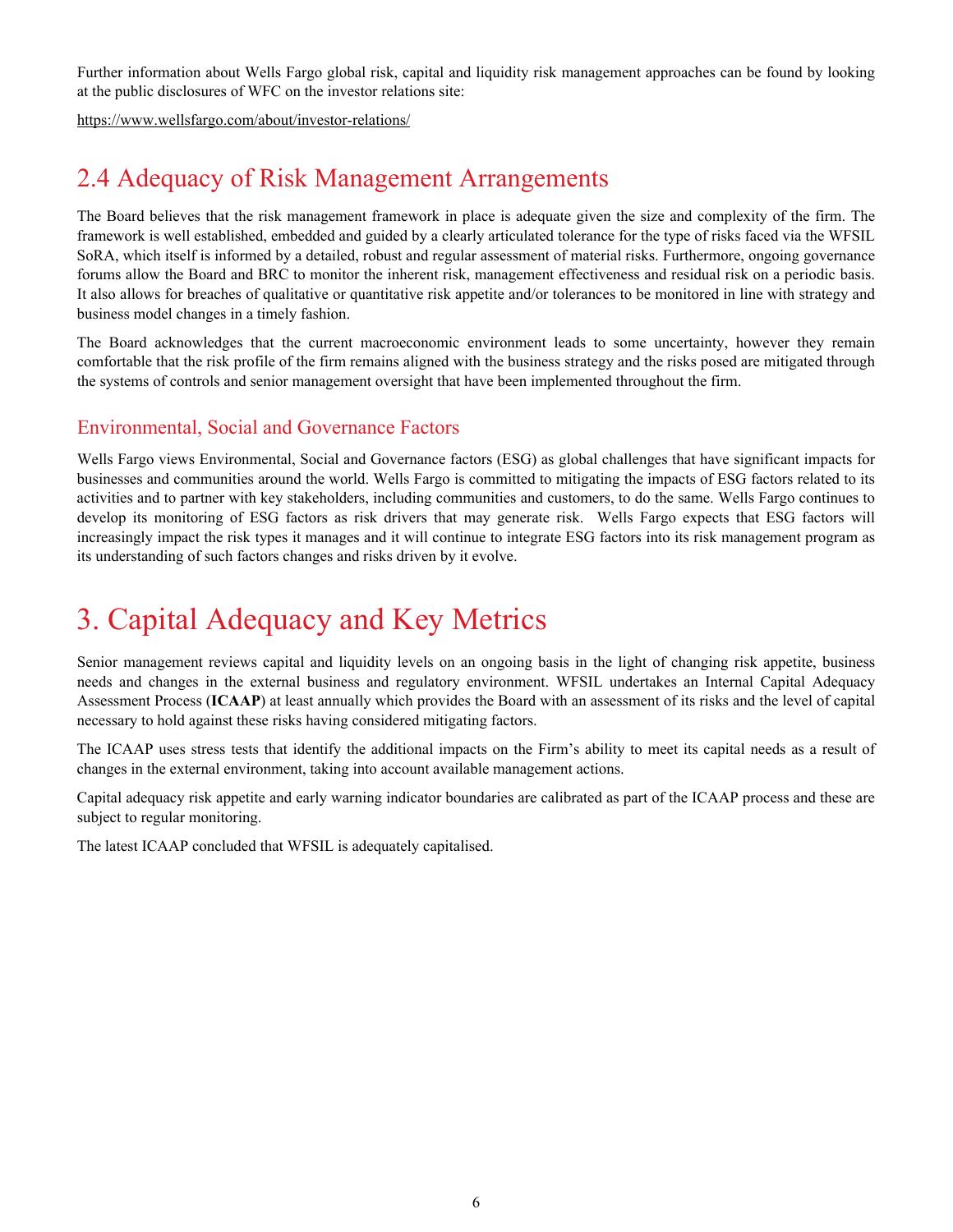<span id="page-6-0"></span>The table below sets out the key ratios used to monitor capital adequacy:

|                              | 31 Dec 2021    | 31 Dec 2020    |
|------------------------------|----------------|----------------|
|                              | <b>USD'000</b> | <b>USD'000</b> |
| <b>Own Funds</b>             |                |                |
| Common Equity Tier 1 (CET 1) | 1,260,516      | 714,500        |
| Tier 1 Capital               | 1,260,516      | 714,500        |
| <b>Total Capital</b>         | 1,260,516      | 714,500        |
| Total risk weighted assets   | 1,856,399      | 2,131,222      |
| Capital ratios               |                |                |
| CET1 ratio                   | 67.90 %        | 33.53 %        |
| T1 ratio                     | 67.90 %        | 33.53 %        |
| Total capital ratio          | 67.90 %        | 33.53 %        |
| Leverage                     |                |                |
| Leverage exposure            | 4,226,866      | 4,095,551      |
| Leverage ratio               | 29.80 %        | 17.45 %        |

#### 4. Own Funds

The following table reconciles the regulatory own funds to the audited financial statements:

|                                             |                             | 31 Dec 2021                 |                          |
|---------------------------------------------|-----------------------------|-----------------------------|--------------------------|
|                                             | <b>Regulatory own funds</b> | <b>Financial statements</b> | <b>Reconciling items</b> |
|                                             | <b>USD'000</b>              | <b>USD'000</b>              | <b>USD'000</b>           |
| CET1 Capital: Instruments and reserves      |                             |                             |                          |
| Paid up capital instruments                 | 539,998                     | 539,998                     |                          |
| Retained earnings                           | 76,444                      | 76,444                      |                          |
| Other reserves                              | 645,357                     | 645,357                     |                          |
| CET1 capital before regulatory adjustments  | 1,261,799                   | 1,261,799                   |                          |
| CET1 capital: Regulatory adjustments        |                             |                             |                          |
| Additional value adjustments                | (1,283)                     |                             | (1,283)                  |
| <b>Total regulatory adjustments to CET1</b> | (1,283)                     |                             | (1,283)                  |
| CET1 capital after regulatory adjustments   | 1,260,516                   | 1,261,799                   | (1,283)                  |
| <b>Total own funds</b>                      | 1,260,516                   | 1,261,799                   | (1, 283)                 |

#### **Capital Instruments main features**

CET1: As of 31 December 2021, 274,917,000 ordinary shares of \$1 each and 50,000 ordinary shares of £1 each fully paid shares were issued to affiliates within the Group. During December 2021 WFSIL received a capital contribution of USD 600m which increased CET1 to USD 1,261.8m, reflected in other reserves.

 The holders of ordinary shares are entitled to receive dividends as declared from time to time and are entitled to one vote per share at meetings of the WFSIL shareholders. The ordinary shares rank pari passu in all respects.

Additional value adjustments relate to a prudent valuation deduction.

 There are no current or foreseen material practical or legal impediments to the repayment of liabilities due among WFSIL and it's Parent.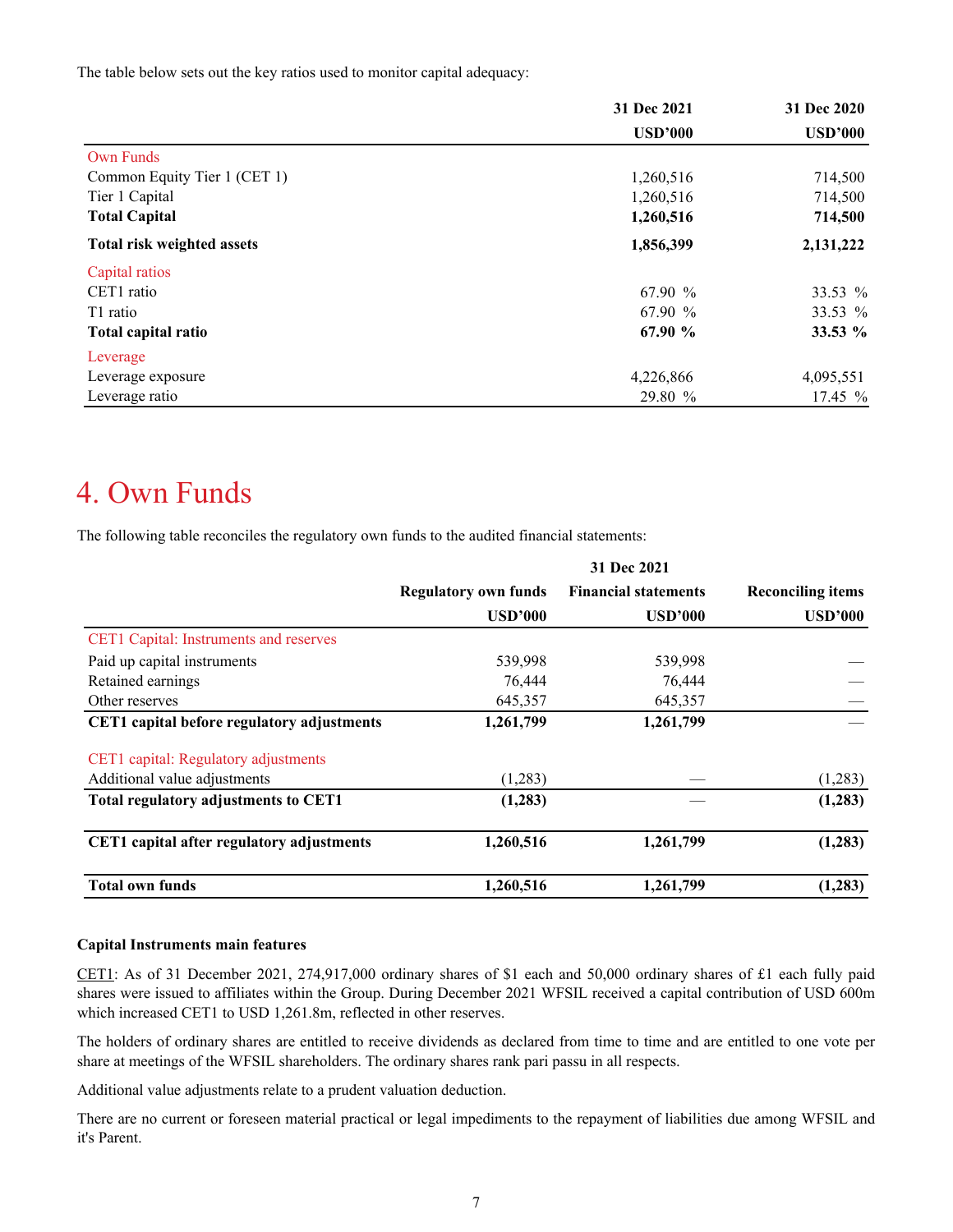<span id="page-7-0"></span>A table showing the main features of capital instruments is included in Appendix 1.

The table below sets out WFSIL's capital and capital ratios:

|                                                                          | 31 Dec 2021    | 31 Dec 2020    |  |
|--------------------------------------------------------------------------|----------------|----------------|--|
|                                                                          | <b>USD'000</b> | <b>USD'000</b> |  |
| CET1 capital: instruments and reserves                                   |                |                |  |
| Capital instruments and the related share premium accounts               | 539,998        | 539,998        |  |
| of which: Capital instrument                                             | 539,998        | 539,998        |  |
| Retained earnings                                                        | 76,444         | 130,338        |  |
| Accumulated other comprehensive income (and any other reserves)          | 645,357        | 45,357         |  |
| CET1 capital before regulatory adjustments                               | 1,261,799      | 715,693        |  |
| CET1 capital: regulatory adjustments                                     |                |                |  |
| Additional value adjustments (negative amount)                           | (1,283)        | (1,193)        |  |
| Total regulatory adjustments to CET1                                     | (1, 283)       | (1, 193)       |  |
| <b>CET1</b> capital                                                      | 1,260,516      | 714,500        |  |
| Tier 1 capital                                                           | 1,260,516      | 714,500        |  |
| Tier 2 capital: instruments and provisions                               |                |                |  |
| Capital instruments and the related share premium accounts               |                |                |  |
| Tier 2 capital                                                           |                |                |  |
| Total capital $(=$ Tier $1 +$ Tier 2)                                    | 1,260,516      | 714,500        |  |
| <b>Total risk-weighted assets</b>                                        | 1,856,399      | 2,131,222      |  |
| Capital ratios and buffers                                               |                |                |  |
| CET1 ratio                                                               | 67.90 %        | 33.53 %        |  |
| Tier 1 ratio                                                             | 67.90 %        | 33.53 %        |  |
| Total capital ratio                                                      | 67.90 %        | 33.53 %        |  |
| Institution specific buffer requirement <sup>1</sup>                     | 7.03 %         | 7.02%          |  |
| of which: CET1 requirement                                               | 4.50 $%$       | 4.50 %         |  |
| of which: capital conservation buffer requirement                        | 2.50 %         | 2.50 %         |  |
| of which: countercyclical buffer requirement                             | $0.03\%$       | $0.02 \%$      |  |
| CET1 available to meet buffers (as a percentage of risk exposure amount) | 63.40 %        | 29.03 %        |  |

<sup>&</sup>lt;sup>1</sup> CET1 requirement in accordance with article 92 (1) (a) plus capital conservation and countercyclical buffer requirements plus a systemic risk buffer, plus systemically important institution buffer expressed as a percentage of total risk exposure amount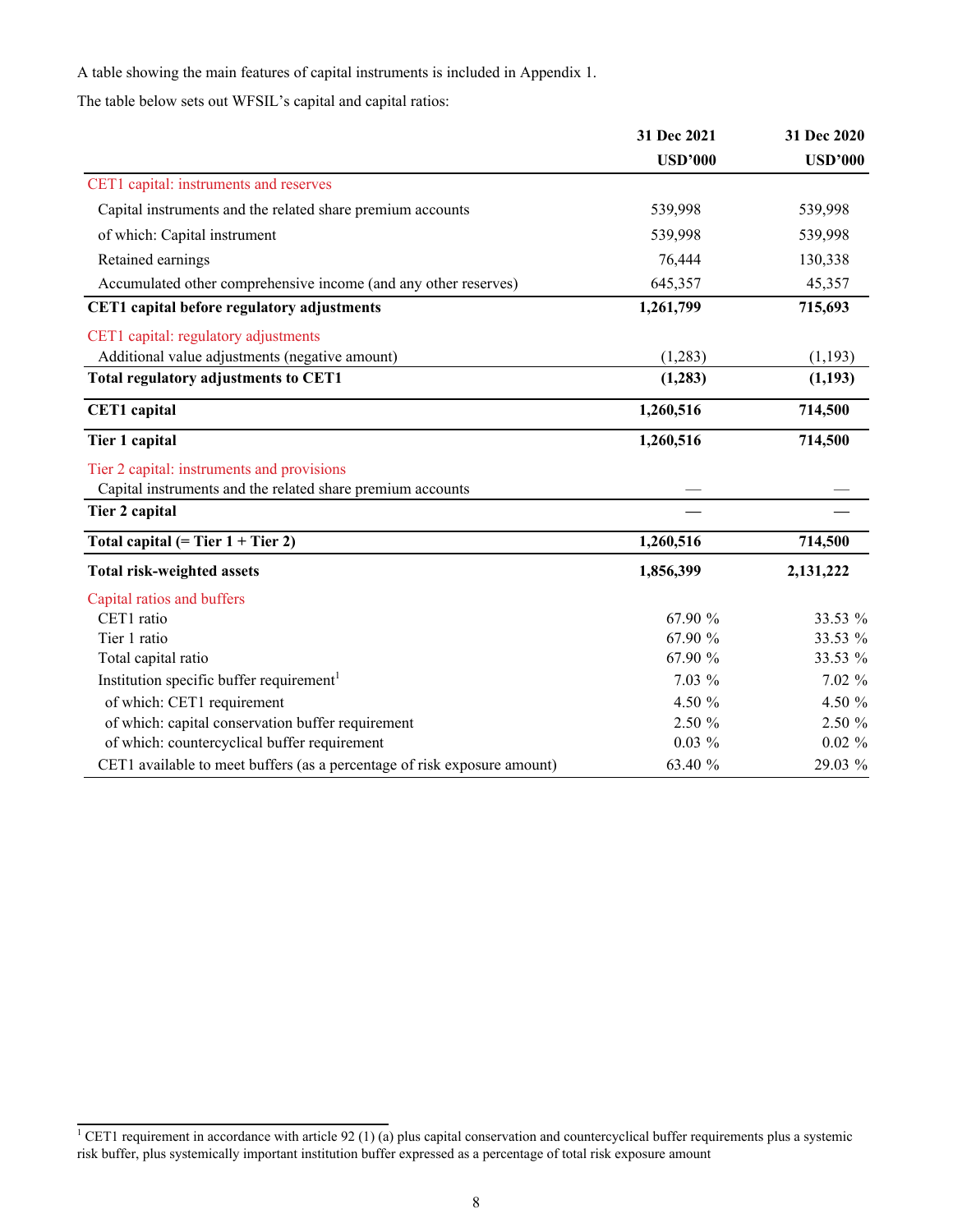# 5. Capital Requirements

 WFSIL calculates its Pillar 1 capital requirements under the standardised approaches for all risk types. The table below sets out WFSIL's Pillar 1 capital requirements by risk type.

|                                         |                | 31 Dec 2021                    |                | 31 Dec 2020                    |
|-----------------------------------------|----------------|--------------------------------|----------------|--------------------------------|
|                                         | <b>USD'000</b> |                                | <b>USD'000</b> |                                |
|                                         | <b>RWA</b>     | Capital<br><b>Requirements</b> | <b>RWA</b>     | Capital<br><b>Requirements</b> |
| <b>Credit risk</b>                      | 73,892         | 5,911                          | 130,390        | 10,431                         |
| <i>Institutions</i>                     | 37,404         | 2,992                          | 70,412         | 5,633                          |
| Corporates                              |                |                                | 11,921         | 954                            |
| Governments and Central Banks           |                |                                |                |                                |
| Other items                             | 36,488         | 2,919                          | 48,057         | 3,845                          |
| <b>Counterparty credit risk</b>         | 523,806        | 41,904                         | 505,772        | 40,462                         |
| <i>Institutions</i>                     | 76,599         | 6,128                          | 117,977        | 9,438                          |
| Public sector entities                  |                |                                |                |                                |
| Corporates                              | 443,191        | 35,455                         | 387,795        | 31,024                         |
| Securitisation positions                | 4,015          | 321                            |                |                                |
| Settlement risk in the trading book     | 17             | $\mathbf{1}$                   | 84             | 7                              |
| Market risk                             | 817,709        | 65,417                         | 780,938        | 62,475                         |
| Specific risk - traded debt instruments | 743,385        | 59,471                         | 700,920        | 56,074                         |
| - of which securitisations              | 333,352        | 26,668                         | 407,227        | 32,578                         |
| General risk - traded debt instruments  | 53,779         | 4,302                          | 41,967         | 3,357                          |
| Foreign exchange                        | 20,545         | 1,644                          | 38,051         | 3,044                          |
| <b>Operational risk</b>                 | 363,403        | 29,072                         | 454,498        | 36,360                         |
| <b>Credit valuation adjustment</b>      | 77,572         | 6,206                          | 112,331        | 8,987                          |
| Large exposures in the trading book     |                |                                | 147,209        | 11,777                         |
| <b>Total capital requirements</b>       | 1,856,399      | 148,512                        | 2,131,222      | 170,498                        |

#### 5.1 Use of ECAI's

 WFSIL applies credit ratings to its exposures using ratings attributed by External Credit Assessment Institutions (**ECAI's**) - Moody's Investor Services, Standard & Poor's and Fitch Ratings as per CRR Articles 138-141.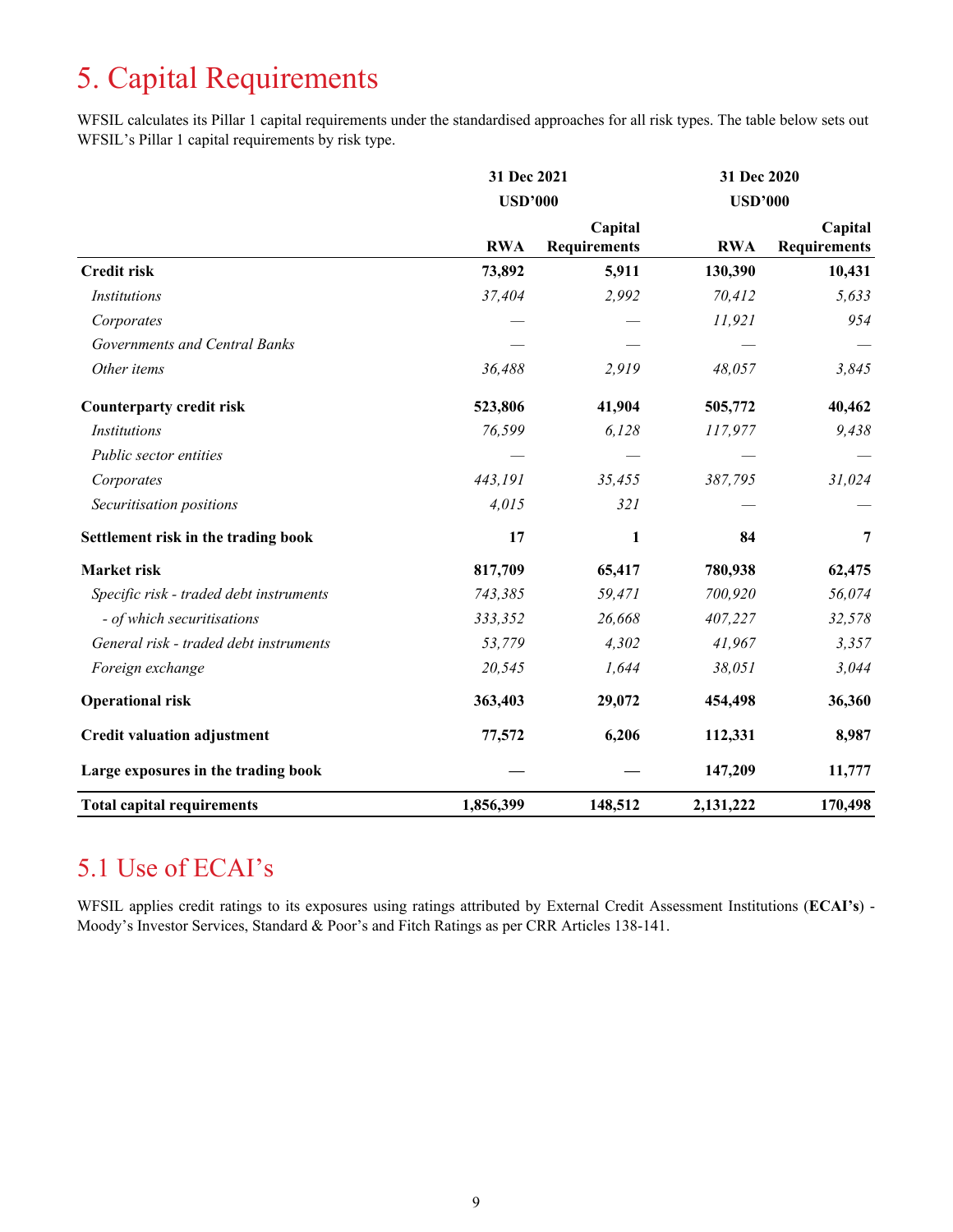# <span id="page-9-0"></span>6. Capital Buffers

The capital conservation buffer and countercyclical buffer apply to WFSIL and are covered in more detail below.

#### 6.1 Capital Conservation Buffer

 The capital conservation buffer (**CCoB**) is a capital buffer of 2.5% of WFSIL's total exposures that needs to be met with an additional amount of Common Equity Tier 1 capital. The buffer sits on top of the 4.5% minimum requirement for Common Equity Tier 1 capital.

#### 6.2 Countercyclical Buffer

 The countercyclical capital buffer (**CCyB**) is designed to counter pro-cyclicality in the financial system. Capital should be accumulated when cyclical systemic risk is judged to be increasing, creating buffers that increase the resilience of the banking sector during periods of stress when losses materialise. The CCyB can also help dampen excessive credit growth during the upswing of the financial cycle.

 The table below shows WFSIL's geographical distribution of credit exposures relevant for the calculation of the countercyclical capital buffer as at 31 December 2021:

|                                                       |                                                            | Own funds requirement                                                              |                                            |                                                  |                |                              |              |
|-------------------------------------------------------|------------------------------------------------------------|------------------------------------------------------------------------------------|--------------------------------------------|--------------------------------------------------|----------------|------------------------------|--------------|
| <b>Breakdown by country</b>                           | General<br>credit<br>exposure:<br><b>Exposure</b><br>value | <b>Trading</b><br>book<br>exposure:<br><b>Sum of long</b><br>and short<br>position | Of which:<br>General<br>credit<br>exposure | Of which:<br><b>Trading</b><br>book<br>exposures | <b>Total</b>   | Own funds<br>req.<br>weights | CCyB<br>rate |
|                                                       | <b>USD'000</b>                                             | <b>USD'000</b>                                                                     | <b>USD'000</b>                             | <b>USD'000</b>                                   | <b>USD'000</b> | $\frac{6}{9}$                | $\%$         |
| Exposures to countries with a<br>non $0\%$ CCyB rate: |                                                            |                                                                                    |                                            |                                                  |                |                              |              |
| Luxembourg                                            | 6,943                                                      | 63,924                                                                             | 495                                        | 4,998                                            | 5,494          | 5.74 $%$                     | $0.50 \%$    |
| Exposures to countries with a<br>$0\%$ CCyB rate:     |                                                            |                                                                                    |                                            |                                                  |                |                              |              |
| <b>APAC</b>                                           |                                                            | 5,914                                                                              |                                            | 400                                              | 400            | $0.42 \%$                    | $0.00 \%$    |
| Europe                                                | 528,801                                                    | 560,463                                                                            | 38,200                                     | 45,894                                           | 84,094         | 87.90 %                      | $0.00 \%$    |
| Rest of World                                         | 6                                                          | 94,792                                                                             |                                            | 5,684                                            | 5,685          | 5.94 %                       | $0.00 \%$    |
| <b>Total</b>                                          | 535,751                                                    | 725,093                                                                            | 38,696                                     | 56,976                                           | 95,672         | 100.00 %                     |              |

The table below shows the amount of the institution-specific countercyclical capital buffer:

|                                                          | 31 Dec 2021 |
|----------------------------------------------------------|-------------|
|                                                          | USD'000     |
| <b>Total Risk Exposure Amount</b>                        | 1,856,399   |
| Institution specific countercyclical buffer rate         | $0.03\%$    |
| Institution specific countercyclical buffer requirements | 557         |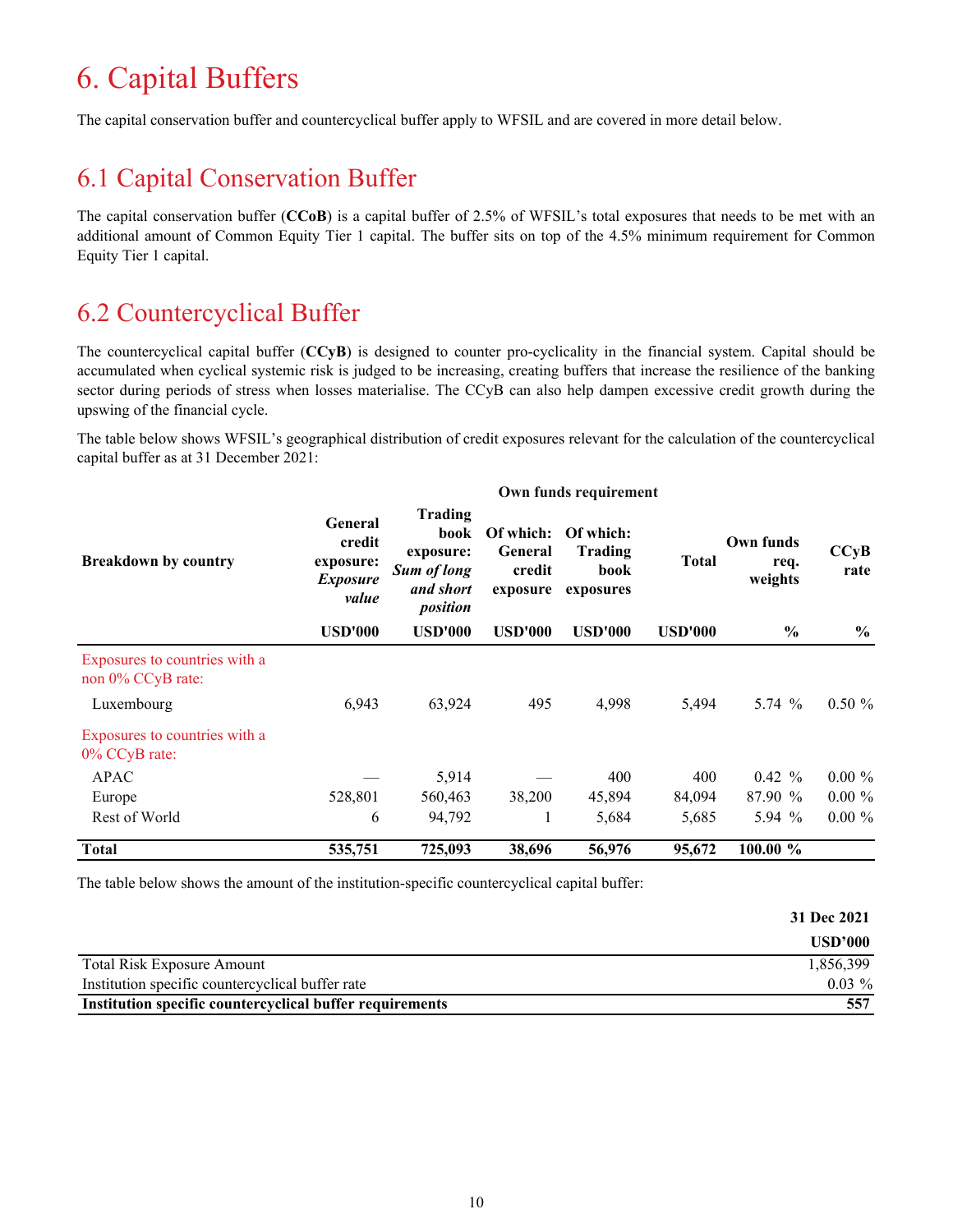# <span id="page-10-0"></span>7. Credit and Counterparty Credit Risk

#### 7.1 Counterparty Credit Risk

 Counterparty credit risk (**CCR**) is defined as the risk that the counterparty to a transaction defaults or deteriorates in creditworthiness at any time before the final settlement of the transaction's cash flows. Activities that give rise to counterparty credit risk include trading in over-the-counter (**OTC**) interest rate and foreign exchange derivatives, repurchase and reverse repurchase agreements and securities trading.

 For the purposes of measuring counterparty risk exposure values, WFSIL applies: the Financial Collateral Comprehensive Approach to securities financing transactions; the Mark to Market Method for OTC derivatives; and the Standardised CVA Approach for credit valuation adjustments (**CVA**).

The following tables provide a breakdown of WFSIL's CCR:

|                                    |                          | 31 Dec 2021    |                        |                          | 31 Dec 2020    |                        |
|------------------------------------|--------------------------|----------------|------------------------|--------------------------|----------------|------------------------|
|                                    |                          | <b>USD'000</b> |                        |                          | <b>USD'000</b> |                        |
| <b>Exposure Class</b>              | <b>Exposure</b><br>value | <b>RWA</b>     | Capital<br>requirement | <b>Exposure</b><br>value | <b>RWA</b>     | Capital<br>requirement |
| <b>Counterparty credit risk</b>    | 884,378                  | 523,806        | 41,904                 | 932,746                  | 505,772        | 40,462                 |
| Institutions                       | 385,115                  | 76,599         | 6,128                  | 524,572                  | 117,977        | 9,438                  |
| Corporates                         | 478,729                  | 443,191        | 35,455                 | 408,174                  | 387,795        | 31,024                 |
| <b>Securitisation Positions</b>    | 20,534                   | 4,015          | 321                    |                          |                |                        |
| <b>Credit Valuation Adjustment</b> | 257,668                  | 77,572         | 6.206                  | 325,707                  | 112.331        | 8,987                  |

The following table shows WFSIL's CCR by product:

|                                      |          | 31 Dec 2021    |             |          | 31 Dec 2020    |             |
|--------------------------------------|----------|----------------|-------------|----------|----------------|-------------|
|                                      |          | <b>USD'000</b> |             |          | <b>USD'000</b> |             |
|                                      | Exposure |                | Capital     | Exposure |                | Capital     |
| Product                              | value    | <b>RWA</b>     | requirement | value    | <b>RWA</b>     | requirement |
| Derivative contracts                 | 755.645  | 499.083        | 39.927      | 849.831  | 487.806        | 39,024      |
| Securities financing contracts (SFT) | 128.733  | 24.723         | 1.978       | 82.915   | 17.966         | 1.437       |
| <b>Total</b>                         | 884,378  | 523,806        | 41.904      | 932,746  | 505,772        | 40,462      |

The table below sets out the impact of netting and collateral on the Pillar 1 exposure values.

|                                                               | 31 Dec 2021<br><b>USD'000</b> |            | 31 Dec 2020<br><b>USD'000</b> |              |
|---------------------------------------------------------------|-------------------------------|------------|-------------------------------|--------------|
| <b>Exposure breakdown</b>                                     | <b>Derivatives</b>            | SFT's      | <b>Derivatives</b>            | <b>SFT's</b> |
| Gross positive fair value or net carrying amount <sup>2</sup> | 437,366                       | 1,106,973  | 820,546                       | 1,409,253    |
| Netting benefits                                              | (158, 596)                    | $\theta$   | (310, 349)                    | $\theta$     |
| Netted current credit exposure                                | 278,770                       | 1,106,973  | 510,196                       | 1,409,253    |
| Collateral held (after volatility $adj$ ) <sup>3</sup>        | (7, 401)                      | (978, 240) | 415                           | (1,326,338)  |
| Net credit exposure                                           | 271,369                       | 128,733    | 510,612                       | 82,915       |
| Potential future credit exposure and initial margin           | 484,275                       |            | 339,219                       |              |
| <b>Exposure value</b>                                         | 755,645                       | 128,733    | 849,831                       | 82,915       |

 $^2$  The gross positive fair value of SFTs consists of cash lent on reverse repo transactions and the volatility adjusted exposure value of securities posted on repo transactions

 $3$  Any excess or ineligible collateral that has no impact on the net credit exposure has been omitted from this table. The collateral held for SFTs consists of the volatility adjusted collateral received on reverse repo transactions and the cash borrowed under repo transactions.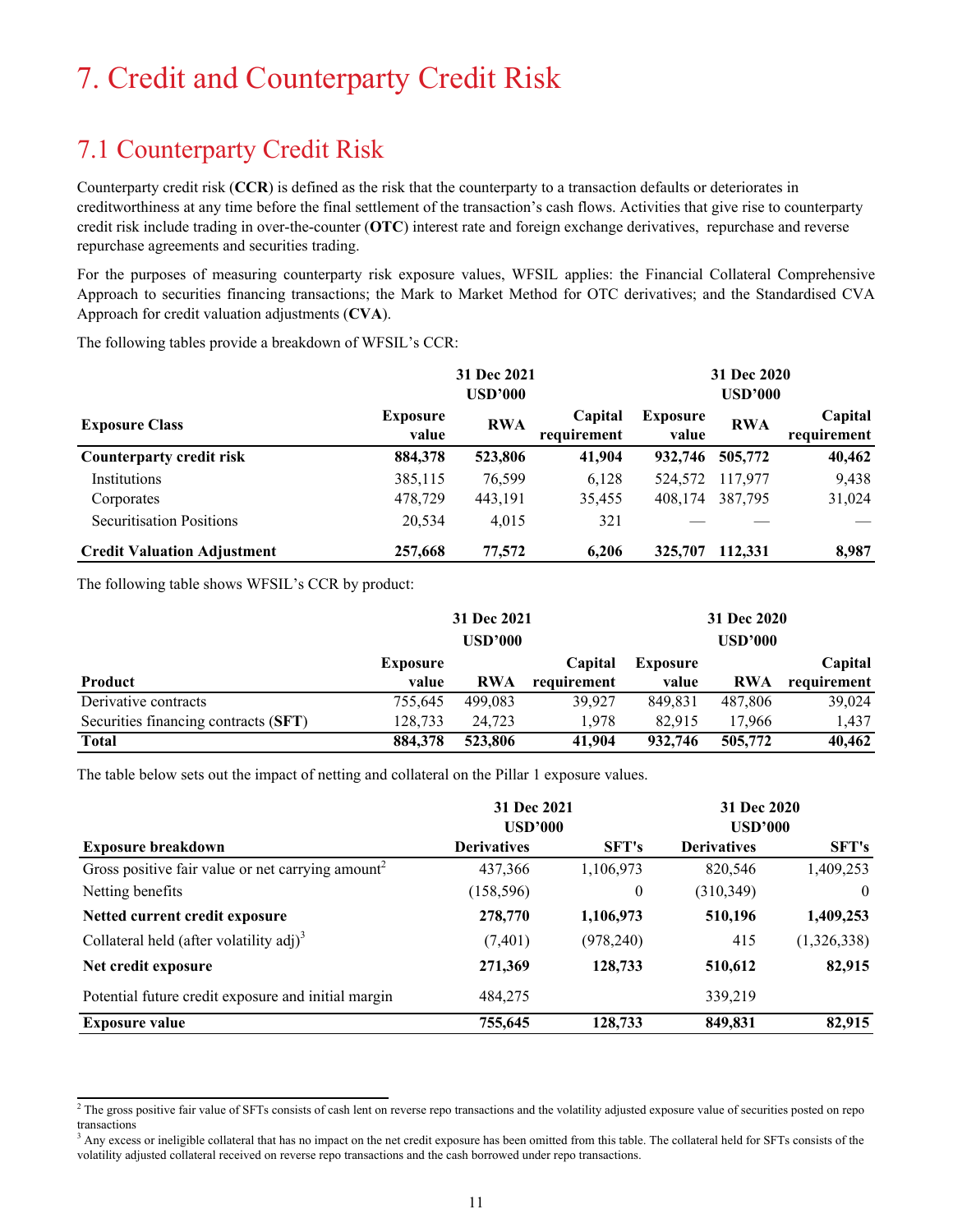#### **Management of counterparty credit risk**

WFSIL employs the following measures to mitigate CCR:

- • Strong credit underwriting all counterparty credit risk exposures are approved by designated credit officers in line with the Wells Fargo policies using the same level of credit discipline applied to other credit risks.
- • Credit limit monitoring is undertaken by centralised team in the US, whilst local credit risk oversight is provided by the EMEA Risk Group.
- • Wherever possible WFSIL seeks to mitigate counterparty credit risks through netting arrangements, cross-collateralisation with loan collateral and daily collateral margining arrangements.
- • Repurchase and reverse repurchase transactions are primarily secured by high quality liquid assets and cash, with the collateral management group responsible for managing the collateral.
- • Where applicable, transactions are governed by trading documents, which contain credit terms approved by the risk officers. These must be established before the line of business is permitted to execute transactions against the counterparty.

#### **Concentration risk**

 Concentration risk is the risk arising from having material exposures carrying common risk characteristics and which are sensitive to the same risk drivers. The assessment of concentration risk includes only counterparty related exposures. Other credit related concentrations resulting from holding inventory in asset backed securities and other credit securities are considered as part of market risk management framework.

#### **Management of concentration risk**

 In addition to the mitigants outlined above for CCR, WFSIL employs the following measures to mitigate and manage concentration risk:

- • Single name concentration risk is managed within guidelines set out in the WFSIL CCR policy. The guidelines outline the Maximum Potential Future Exposure (Max PFE) per Counterparty as a % of the WFSIL's Capital depending on the counterparty credit quality (Borrower Quality Rating - BQR).
- • The guidelines are reviewed and approved by the BRC and adjusted, if necessary, in response to changes in the operating environment and other strategic considerations
- • While there are no other formal concentration limits or guidelines, per the WFSIL CCR policy a separate approval on behalf of the legal entity by the EMEA Chief Risk Officer (or his/her delegate) of all exposures booked in WFSIL is required. Any concentration risks are taken into account in the approval process.
- • In addition, as a part of the monthly counterparty credit risk reporting process the EMEA Risk Group reviews the concentration risks in the WFSIL portfolio.
- • In 2021 WFSIL developed an ability to transfer counterparty credit risk to an affiliate via risk participation swaps, which allows WFSIL to manage counterparty credit risk and CVA volatility and comply with the single-name concentration guidelines.

 WFSIL's exposure to the concentration risks associated with large indirect credit exposures, such as a single collateral issuer, is considered by the WFSIL Board of Directors to be very limited. These risks are also taken into account in the approval process described above.

 WFSIL's exposure to wrong way risk where the exposure to a particular counterparty is directly and positively correlated with the probability of default of the counterparty due to the nature of the transactions with that counterparty or general market risk factors is very limited.

These risks are also taken into account in the approval process described above.

 The impact of a 3 notch downgrade to WFSIL's credit rating on the amount of collateral demanded by external counterparties would be \$31m compared to \$29m as at 31 December 2020. This is monitored as part WFSIL's liquidity and funding risk management.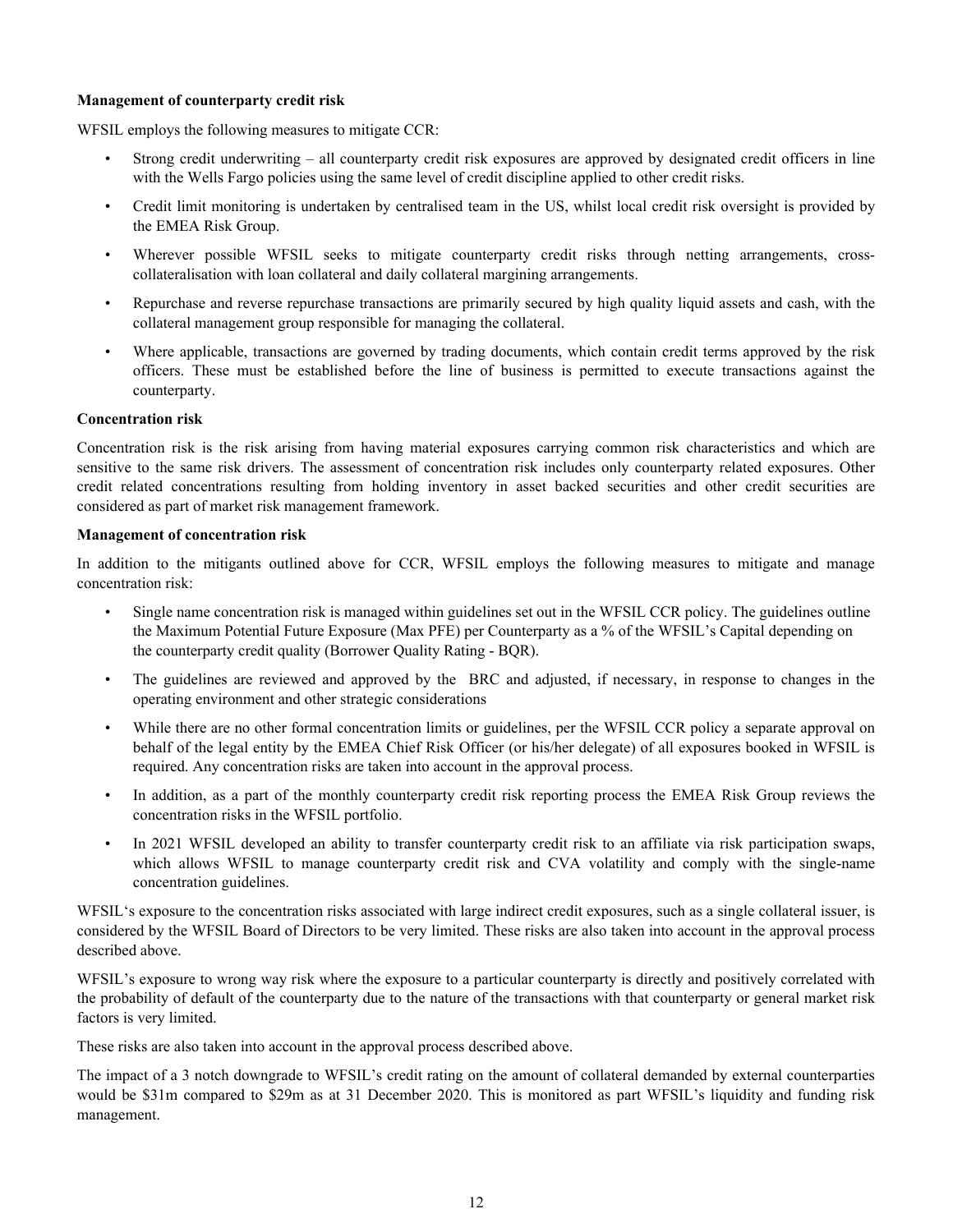<span id="page-12-0"></span> At 31 December 2021 WFSIL pledged USD 113m of non-cash collateral and USD 185m of cash collateral to Wells Fargo Bank N.A. compared to USD 79m of non-cash collateral and USD 114m cash collateral as at 31 December 2020.

There are no notable industry or credit quality concentrations in the WFSIL counterparty credit risk portfolio.

#### 7.2 Credit Risk

 WFSIL's principal sources of non-trading credit risk exposures arise from funding operations through the placement of cash with third party bank nostros. Some immaterial credit risk exposures also arise through other assets. None of the exposures are past due or subject to credit risk adjustments.

|                    | 31 Dec 2021              |                |                        | 31 Dec 2020              |                |                        |  |
|--------------------|--------------------------|----------------|------------------------|--------------------------|----------------|------------------------|--|
|                    |                          | <b>USD'000</b> |                        |                          | <b>USD'000</b> |                        |  |
|                    | <b>Exposure</b><br>value | <b>RWA</b>     | Capital<br>requirement | <b>Exposure</b><br>value | <b>RWA</b>     | Capital<br>requirement |  |
| <b>Credit risk</b> | 223,436                  | 73,892         | 5,911                  | 412,012                  | 130,390        | 10,431                 |  |
| Institutions       | 186,948                  | 37.404         | 2,992                  | 352,034                  | 70,412         | 5,633                  |  |
| Corporate          |                          |                | $\hspace{0.05cm}$      | 11,921                   | 11,921         | 954                    |  |
| Other items        | 36,488                   | 36,488         | 2.919                  | 48.057                   | 48,057         | 3,845                  |  |

 Given the nature of WFSIL's business activities and the relative size of the credit risk capital requirement, further disclosures have not been included on the grounds of materiality.

### 8. Market Risk

 Market risk is the risk of possible economic loss from adverse changes in market risk factors such as interest rates, credit spreads, foreign exchange rates, equity and commodity prices. The material market risk factors for WFSIL are those associated with credit spread risk, rate risk and foreign exchange risk arising through holding inventory in corporate credit and securitised products.

WFSIL employs the following measures to mitigate and manage market risk:

- • Market risk is monitored and reported by the EMEA Market Risk Oversight ("MRO") function which is responsible for the independent oversight of market risk management policies and practices, monitoring and reporting on market risk exposures for WFSIL and identifying and monitoring current and emerging market risks.
- • MRO maintains market risk mandates, which establish the market risk limits, policies and procedures at the WFSIL and desk level. In addition to developing market risk mandates and limits, MRO reports and monitors line of business adherence to the relevant market risk limits and reports and escalates market risk issues and limit triggers, as necessary.
- Quarterly review and oversight is provided by the BRC and the Board of Directors.
- • Capital requirements are actively monitored and capital management information is reported on a monthly basis to the ALCO.
- • There is a WFSIL market risk mandate with approved limits for total market risk exposure in WFSIL. In addition, each of the two material trading businesses (Credit Trading and ABF Trading) has a mandate with approved limits on their individual market risk exposures. Mandates contain aggregate limits and limits on sensitivities and other risk measures.
- • Aggregate limits are designed to control the overall portfolio risks and losses. They are set for Value at Risk ("VaR"), expected shortfall and stress scenarios. The VaR of the trading book represents the expected maximum loss given a specific confidence interval and time horizon under a general contemporaneous market condition. VaR is typically measured on a 1-Day or 10-Day horizon. VaR can be measured at different confidence levels, with the most common levels observed at 99% and 95% scale. Actual profit and loss outcomes are also monitored to test validity of the assumptions made in the calculation of VaR.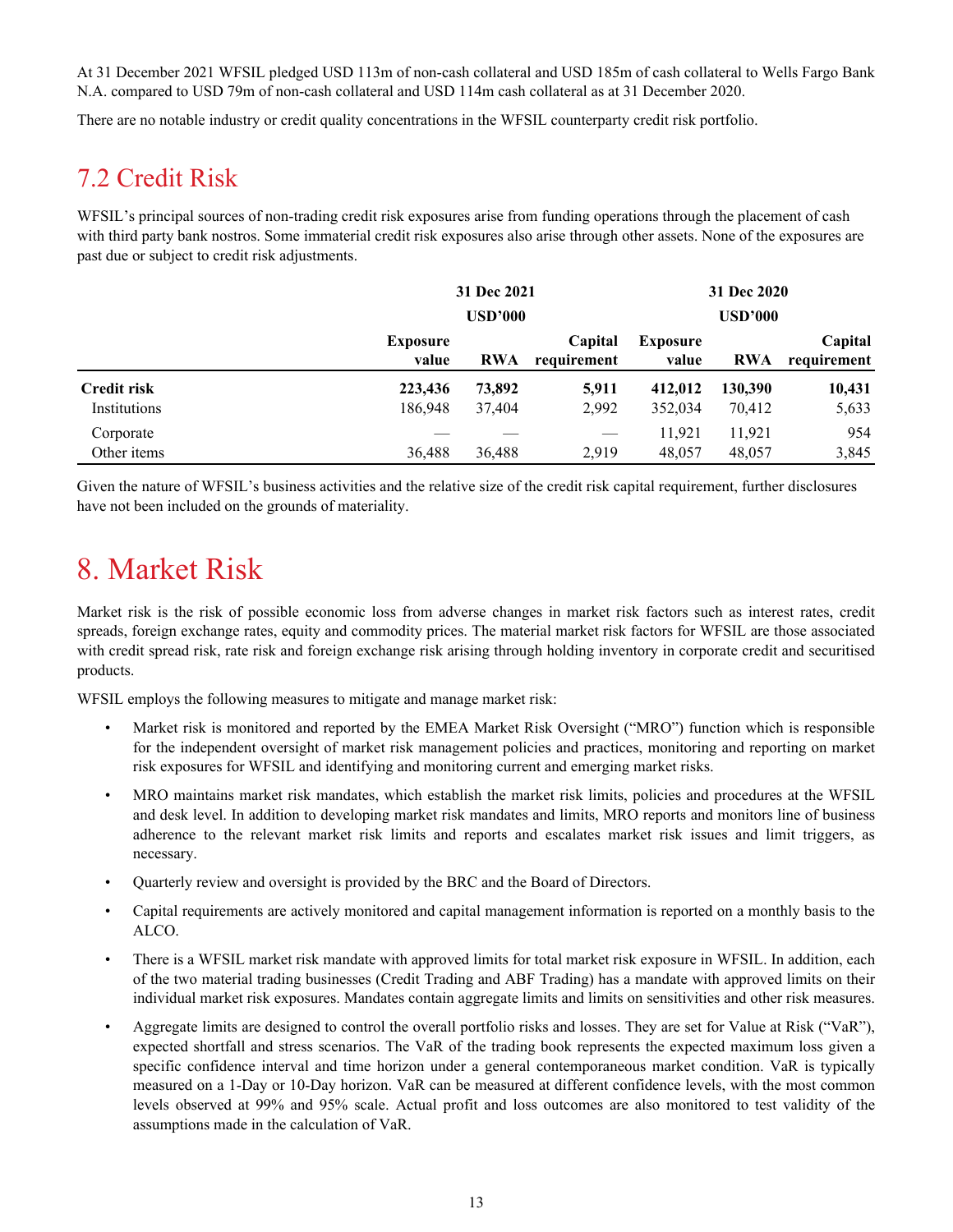- <span id="page-13-0"></span> • Assuming a 99% confidence level and a 1-Day holding period, the VaR for WFSIL's trading book as at the year end 2021 was USD 0.7m (2020: USD 2.2m). This means that, on the basis of the risks in the trading book, WFSIL is expected not to incur a loss in excess of USD 0.7m (2020: USD 2.2m) on more than 1% of trading days.
- • WFSIL recognises that VaR measures of market price risk, considered in isolation, have limitations. It is for this reason that a wide range of other risk measurement techniques are used. The VaR figures disclosed above have the following limitations:
	- ◦ The historical data on which the calculations have been based may not reflect all the factors that are relevant to the estimation of VaR, give the correct weight to these factors, or be the best estimate of risk factor changes that will occur in the future.
	- ◦ Focusing on the maximum loss that is expected to be incurred 99% of the time says little about the smaller losses that are expected to be incurred more frequently, or the larger losses in excess of the VaR that are expected to be incurred 1% of the time.
	- ◦ All the VaR figures disclosed above are based on calculations performed at the end of each business day. The VaR during the course of a single day may change substantially and the end-of-day figure may not be representative of the figure at other times of the day.

 During 2020 and 2021, WFSIL did not have Financial Conduct Authority permission to use this measure for calculating Regulatory Capital.

 Management limits and early warning indicators on sensitivities and other risk measures are designed to facilitate and guide the trading management of WFSIL and its business units at a more granular level. Limits are set for interest rate risk sensitivity, credit spread sensitivity, foreign exchange exposure and default to zero. Exposures and limit utilisations are reported daily to senior management. Procedures for limit breaches are set out in the market risk mandates. The BRC is notified immediately of any significant breaches and all other breaches on a quarterly basis.

WFSIL employs the following measures to mitigate illiquidity risk in the trading book:

- • Aged inventory reporting is performed on a monthly basis which is reviewed with the business units and presented at the ALCO meetings.
- • Holding period limits are established in the mandates for Credit Trading and ABF Trading to provide additional insight on trading activity. Limits are set based on liquidity, depth of market and the strategy of the desk to identify possible liquidity impairments or unapproved trading activity.

WFSIL applies the Standard Rules for calculating Pillar 1 market risk capital requirements which are set out in the table below.

|                                         | 31 Dec 2021    | 31 Dec 2020    |  |
|-----------------------------------------|----------------|----------------|--|
|                                         | <b>USD'000</b> | <b>USD'000</b> |  |
| Settlement risk in the trading book     |                |                |  |
| <b>Market risk</b>                      | 65,417         | 62,475         |  |
| Specific risk - traded debt instruments | 59,471         | 56,074         |  |
| - of which securitisations              | 26,668         | 32,578         |  |
| General risk - traded debt instruments  | 4,302          | 3,357          |  |
| Foreign exchange                        | 1,644          | 3,044          |  |
| Large exposures in the trading book     |                | 11,777         |  |

# 9. Liquidity and Funding Risk

The risk arising from the inability of WFSIL to meet obligations when they come due, or roll over funds at a reasonable cost.

 This risk arises primarily from the composition of the balance sheet, therefore management of the risk is accomplished through close monitoring and control of the type, pricing and amount of assets and liabilities.

 With regards to liquidity, the principal objective of WFSIL is to be able to fund its activities and enable its core businesses to continue to serve clients and generate revenues, even under adverse circumstances. WFSIL manages the maturities and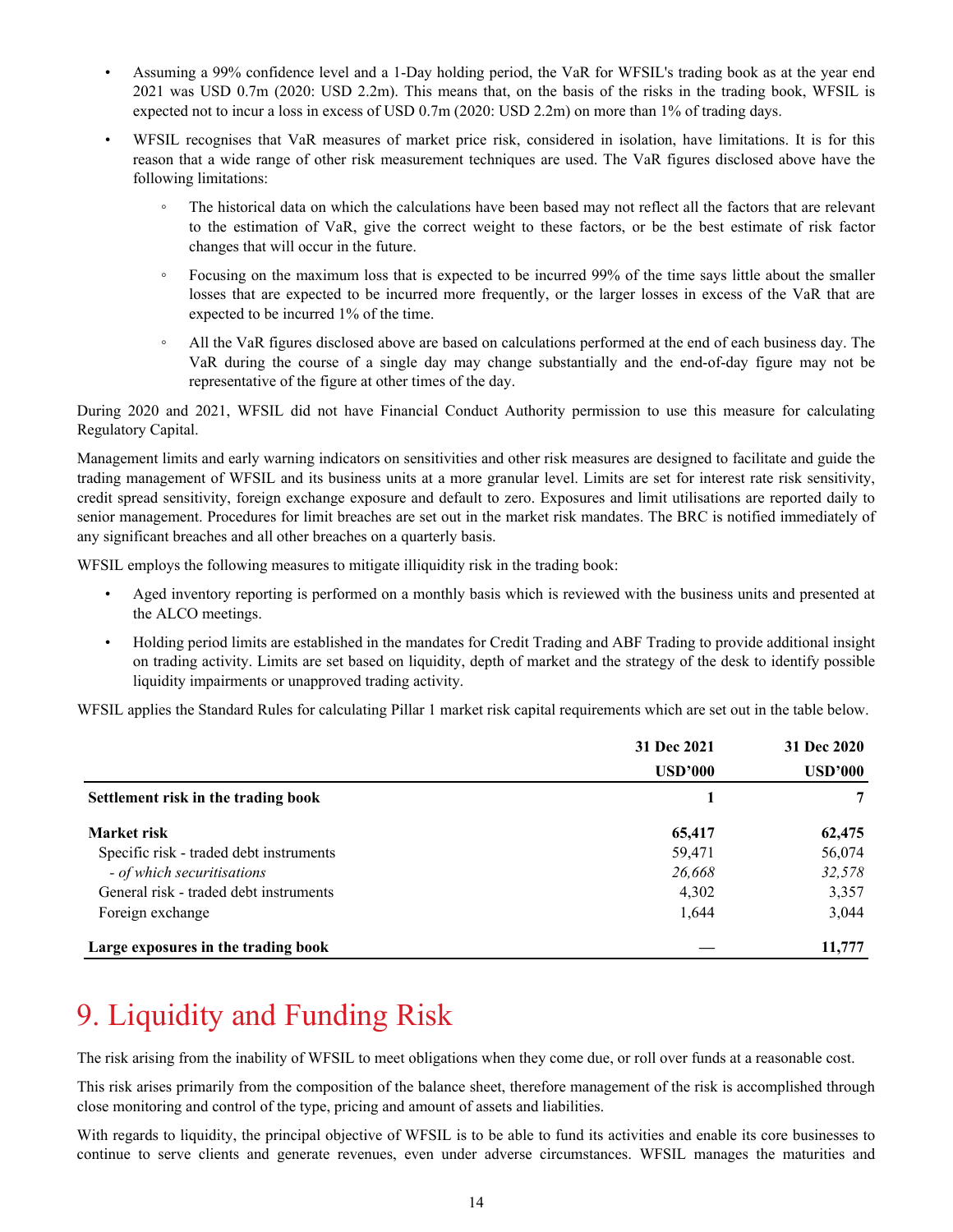<span id="page-14-0"></span> diversity of its funding profile across markets, products and counterparties and seeks to maintain liabilities of appropriate tenor relative to its asset base.

 Liquidity risk management principles are applied to meet local regulatory requirements in relation to liquidity. As WFSIL operates well above the minimum Individual Liquidity Guidance ("ILG") requirements applied by the FCA and its internal liquidity stress test ("ILST") it is judged to have a strong liquidity position, appropriate for the nature and scale of WFSIL's business.

 WFSIL is funded by equity with additional funding provided by Group companies. WFSIL liquidity risk management principles are designed to meet local regulatory requirements and are in line with the Group's policies and procedures. WFSIL ALCO monitors and oversees WFSIL's liquidity position. Stress tests are carried out for the WFSIL on a daily basis and liquidity reporting is presented at the monthly ALCO meetings.

 WFSIL undertakes an Internal Liquidity Adequacy Assessment Process (**ILAAP**) at least annually which provides the Board with an assessment of its liquidity risks and the level of liquidity necessary to hold against these risks having considered mitigating factors.

### 10. Interest Rate Risk in the Banking Book

Banking book exposures are a small part of WFSIL's total exposure. The exposures include:

- Short term reverse repo transactions resulting from Treasury operations
- • Senior unsecured funding from WFBNA. This funding is available in the most appropriate tenor for balance sheet requirements
- Cash balances held in nostro accounts

The banking book positions are used to fund the trading book positions of the business units.

WFSIL employs the following measures to mitigate and manage IRRBB:

- • The interest rate expense from the banking book positions is allocated to the business units through the internal fund transfer pricing mechanism.
- • Trading desks perform the active management of interest rate risk related to their trading positions. WFSIL possesses the ability to hedge banking book interest rate risk as required through derivative transactions.
- • WFSIL's interest rate risk management principles are designed to meet local regulatory requirements and are in line with the Group's policies and procedures. WFSIL ALCO monitors and oversees WFSIL's interest rate risk position. Interest rate risk metrics and thresholds are reported and presented at the monthly WFSIL ALCO meetings.

 IRRBB is measured under a number of alternative measures and stress scenarios. Results are subject to regular periodic monitoring and reporting.

 The table below sets out the impact on earnings from a 200bp upward shift in interest rates (tapered/ramp shock for earnings measure), for both Economic Value (EV) and earnings-based measures (Earnings at Risk (EaR)).

|              | 31 Dec 2021         | 31 Dec 2021          | 31 Dec 2020         | 31 Dec 2020     |
|--------------|---------------------|----------------------|---------------------|-----------------|
|              | <b>USD'000 - EV</b> | <b>USD'000 - EaR</b> | <b>USD'000 - EV</b> | $USD'000 - EaR$ |
| <b>USD</b>   | 98                  | (8, 881)             | 50                  | (6,238)         |
| <b>GBP</b>   | (463)               | 1,639                | (517)               | 1,792           |
| <b>EUR</b>   | (78)                | 1097                 | (129)               | 852             |
| <b>Total</b> | (443)               | (6, 144)             | (596)               | (3,594)         |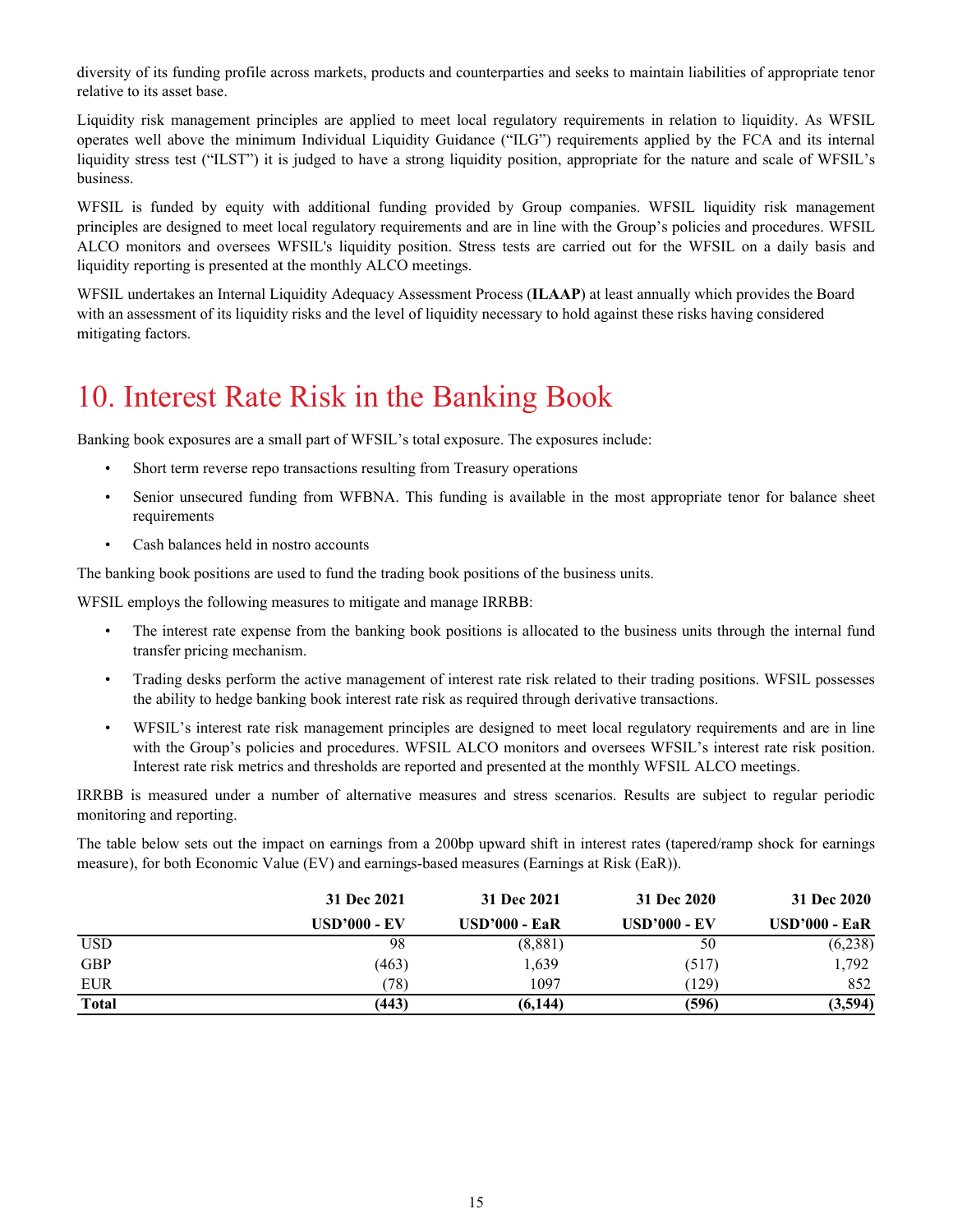# <span id="page-15-0"></span>11. Operational Risk

 Operational risk is defined as the risk of loss or damage to WFSIL, resulting from inadequate or failed internal controls, processes, people and systems or from external events. Operational risk is inherent in all of WFSIL's activities.

 Wells Fargo has established a comprehensive, enterprise-wide Operational Risk Management programme, which supports the identification, assessment and management of operational risks. This programme encompasses 12 operational risk sub-types into which operational risk is categorised for assessment and management. Working within the programme's guidance, the Operational Risk function provides appropriate analysis, reporting and escalation to WFSIL senior management and the Board of Directors and provides credible challenge to management decisions and activities to ensure effective operational risk management.

 WFSIL had the following capital requirements relating to Operational Risk under the Standardised Approach as at the reporting date:

|                         | 31 Dec 2021 |              | 31 Dec 2020    |              |
|-------------------------|-------------|--------------|----------------|--------------|
|                         | USD'000     |              | <b>USD'000</b> |              |
|                         |             | Capital      |                | Capital      |
|                         | <b>RWA</b>  | requirements | <b>RWA</b>     | requirements |
| <b>Operational Risk</b> | 363,403     | 29,072       | 454.498        | 36,360       |

# 12. Compliance Risk

 Compliance Risk, (which includes Financial Crime Compliance Risk) is the risk of legal or regulatory sanctions, material financial loss or reputational damage resulting from a failure to comply with laws, regulations, rules, standards and codes of conduct.

#### **Management of compliance risks**

 The Wells Fargo Enterprise Compliance Program Policy outlines how the Company identifies, assesses, controls, measures, monitors, and reports compliance risks, and through which it provides compliance training. The Compliance Program encompasses a series of Compliance Program elements which are both applicable to the Compliance department and to the Front Line.

The Front Line is responsible for identifying, managing and controlling the compliance risks arising from its activities

- a. The EMEA Compliance Team as part of IRM supports the management of compliance risk arising in relation to WFSIL by implementing and maintaining the Compliance Program. It does this through:
	- i. Providing advice, recommendations, oversight of and challenge to the Front Line businesses, functions and the legal entity.
	- ii. Assisting the Front Line in the adherence to applicable laws, regulations, policies and standards of conduct and by actively encouraging business behaviour that is transparent, prudent and dependable; and
	- iii. Independently overseeing the identification, measurement, assessment, monitoring, aggregation, and reporting of compliance risks in alignment with the Risk Management Framework.

 Compliance matters are escalated through the WFSIL Executive Committee and the EMEA Risk and Controls Committee (which exercises responsibility and provides independent oversight for policies, processes and controls relating to all aspects of risk and compliance for the region) to the WFSIL Board Risk Committee.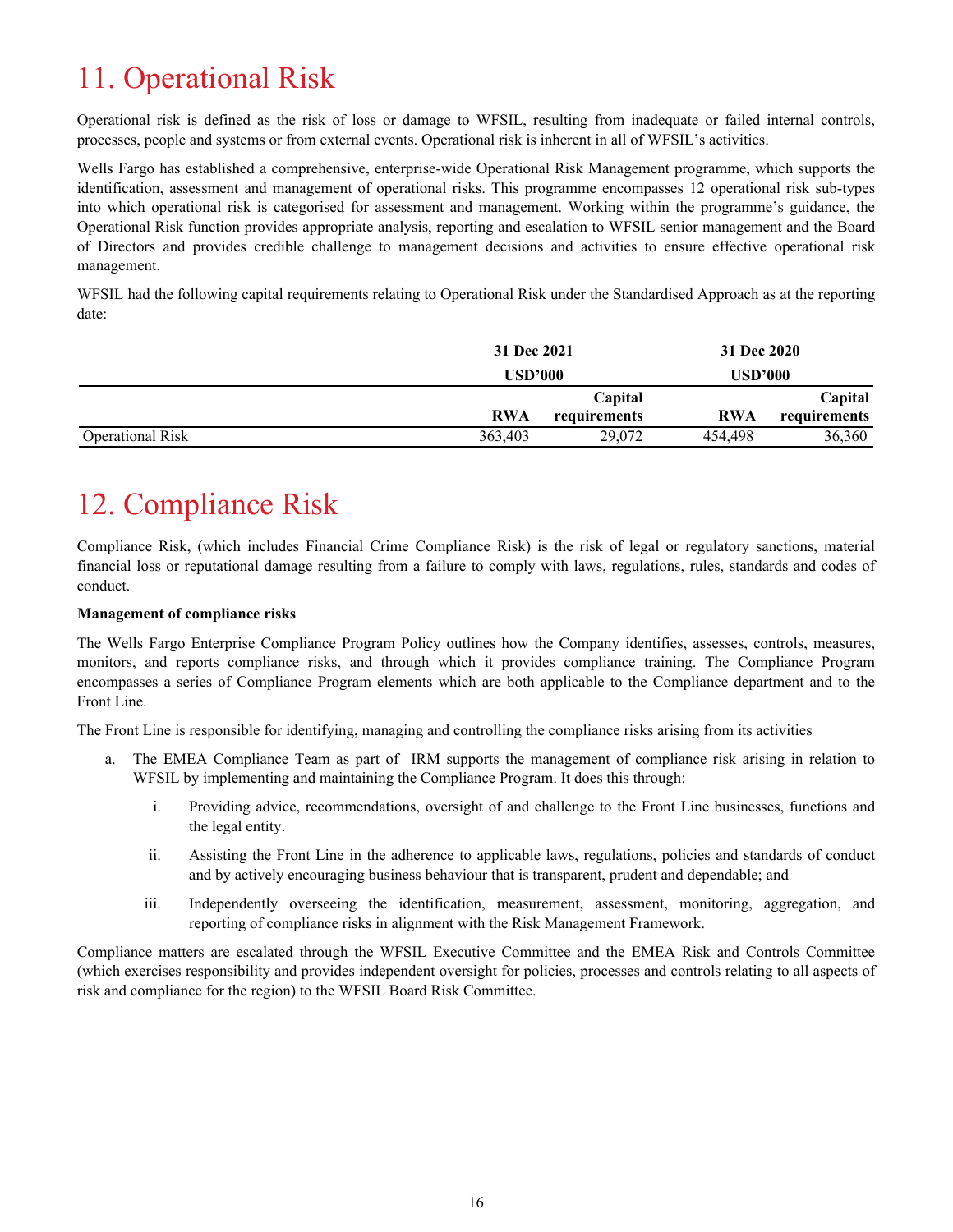# <span id="page-16-0"></span>13. Country Risk

 Country risk is the risk of sovereign, economic, social, political, and banking system conditions and events in a foreign country affecting the current or projected financial and operational condition or resilience of the company across all categories of risk.

#### **Management of country risk**

 Country exposure is managed within enterprise level country of risk inner and outer boundaries approved by the head of Country Risk under delegation from the Chief Credit Officer. Businesses with exposures outside the U.S. must manage exposures within these boundaries and applicable risk appetite metrics. Exceptions to country of risk boundaries require the approval of the relevant business committees.

 Country of risk limits must be established at the business level within country of risk boundaries when a business has material exposure in a particular country as defined in policy and approved by Group Senior Credit Officers or equivalent. Country Risk Reporting must monitor and report country of risk boundaries and country of risk limits and exceptions (including highlighting high limit usage) at least monthly to all businesses, Group Senior Credit Officers and their designees or equivalents, and Commercial Credit Administration.

 Under the WFSIL CCR policy, a separate approval on behalf of the legal entity by the EMEA Chief Risk Officer (or his/her delegate) of all exposures booked in WFSIL is required. Country risks are taken into account in the approval process. In addition, as part of the monthly EMEA counterparty risk reporting process the EMEA Risk group reviews the country risks in the WFSIL portfolio and utilises this in reporting to relevant WFSIL Committees.

The top 10 countries account for almost 97% of WFSIL exposure, all are European developed markets or G7 countries.

### 14. Leverage Ratio

 The Basel III framework introduced a simple, transparent, non-risk based leverage ratio to act as a credible supplementary measure to the risk-based capital requirements. The leverage ratio is expressed as a percentage and calculated as Tier 1 capital divided by total exposure. The total exposure measure is the sum of the exposure values of all assets and off-balance sheet items not already deducted from Tier 1 capital. There is no current binding leverage requirement under the CRR for investment firms.

Table showing the reconciliation of accounting assets and leverage ratio exposures:

|                                                                                                                                          | 31 Dec 2021    | 31 Dec 2020    |
|------------------------------------------------------------------------------------------------------------------------------------------|----------------|----------------|
|                                                                                                                                          | <b>USD'000</b> | <b>USD'000</b> |
| Total assets as per published financial statements                                                                                       | 3,870,880      | 3,741,948      |
| Adjustments for derivative financial instruments                                                                                         | 373,309        | 339,219        |
| Adjustments for securities financing transactions "SFTs"                                                                                 | 23,538         | 2,487          |
| (Adjustment for exposures excluded from the leverage ratio exposure<br>measure in accordance with Article 429 (14) of Regulation (EU) No |                |                |
| 575/2013)                                                                                                                                | (1,283)        | (1,193)        |
| Other adjustments                                                                                                                        | (39, 578)      | 13,090         |
| Total leverage ratio exposure                                                                                                            | 4,226,866      | 4,095,551      |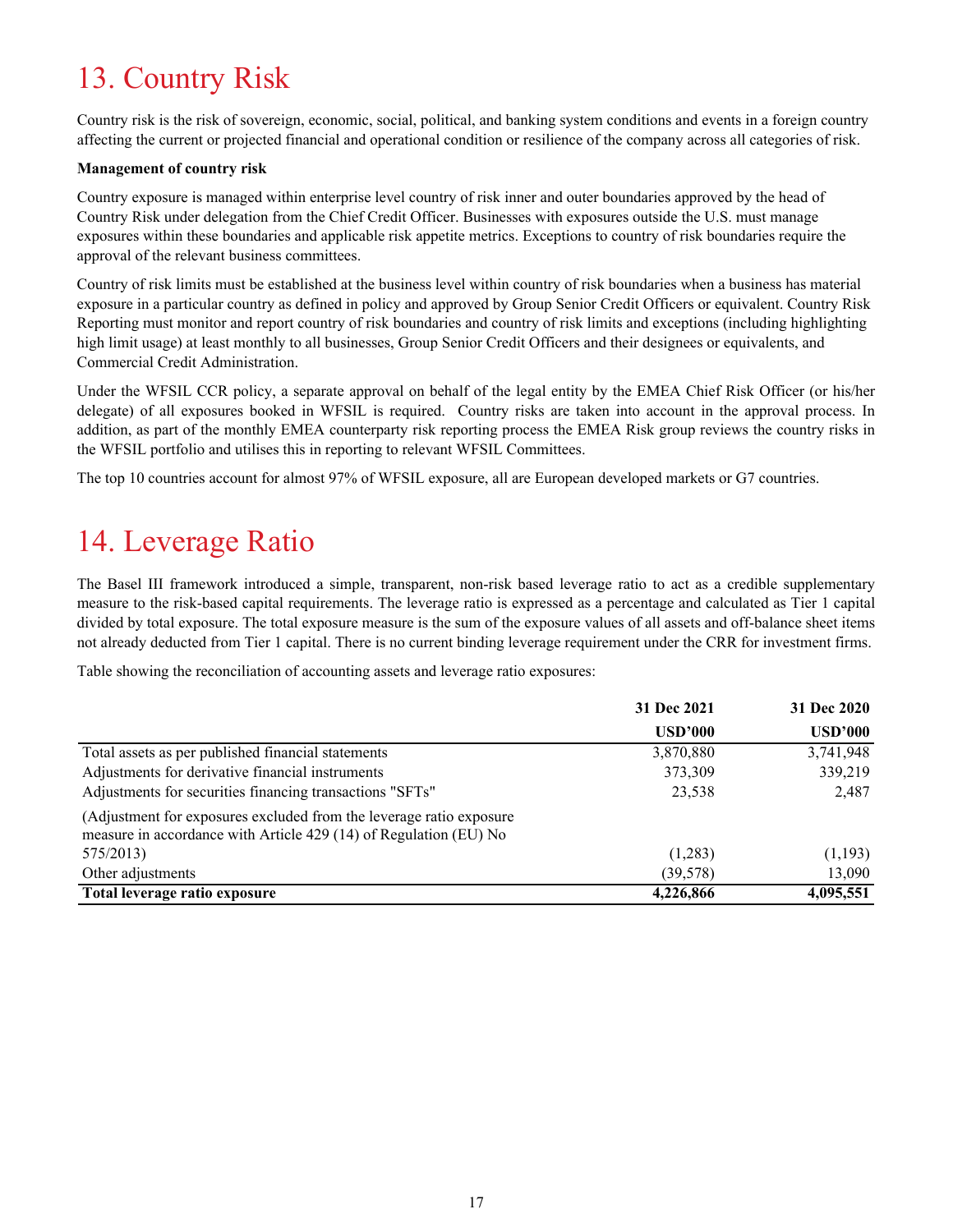<span id="page-17-0"></span>Table showing the leverage ratio common disclosure:

|                                                                              | 31 Dec 2021    | 31 Dec 2020    |
|------------------------------------------------------------------------------|----------------|----------------|
|                                                                              | <b>USD'000</b> | <b>USD'000</b> |
| On-balance sheet exposures (excluding derivatives and SFTs)                  |                |                |
| On-balance sheet items (excluding derivatives, SFTs and fiduciary assets,    |                |                |
| but including collateral)                                                    | 2,342,481      | 2,205,498      |
| (Asset amounts deducted in determining Tier 1 capital)                       | (1,283)        | (1,193)        |
| Total on-balance sheet exposures (excluding derivatives, SFTs and            |                |                |
| fiduciary assets)                                                            | 2,341,198      | 2,204,305      |
| Derivative exposures                                                         |                |                |
| Replacement cost associated with all derivatives transactions (i.e. net of   |                |                |
| eligible cash variation margin)                                              | 382,332        | 500,794        |
| Add-on amounts for PFE associated with all derivatives transactions (mark-   |                |                |
| to-market method)                                                            | 373,309        | 339,219        |
| <b>Total derivative exposures</b>                                            | 755,641        | 840,013        |
| Securities financing transaction exposures                                   |                |                |
| Gross SFT assets (with no recognition of netting), after adjusting for sales |                |                |
| accounting transactions                                                      | 1,106,489      | 1,048,745      |
| Counterparty credit risk exposure for SFT assets                             | 23,538         | 2,487          |
| Total securities financing transaction exposures                             | 1,130,027      | 1,051,233      |
| Capital and total exposures                                                  |                |                |
| Tier 1 capital                                                               | 1,260,516      | 714,500        |
| Total leverage ratio exposures                                               | 4,226,866      | 4,095,551      |
| Leverage ratio                                                               |                |                |
| Leverage ratio                                                               | 29.80 %        | $17.45\%$      |

Table showing the split of on balance sheet exposures (excluding derivatives, SFTs and exempted exposures):

|                                                                               | 31 Dec 2021    | 31 Dec 2020    |
|-------------------------------------------------------------------------------|----------------|----------------|
|                                                                               | <b>USD'000</b> | <b>USD'000</b> |
| Total on-balance sheet exposures (excluding derivatives, SFTs and exempted    |                |                |
| exposures), of which:                                                         | 2,342,481      | 2,195,681      |
| Trading book exposures                                                        | 2,328,795      | 2,195,681      |
| Banking book exposures, of which:                                             | 13,686         |                |
| Institutions                                                                  |                |                |
| Other exposures (e.g. equity, securitisations and other non-credit obligation |                |                |
| assets)                                                                       | 13,686         |                |

### 15. Asset Encumbrance

 The majority of WFSIL's assets are unencumbered. WFSIL's encumbered assets consist of cash collateral placed out to cover derivatives with a negative fair value and securities held that have been encumbered through repo transactions. The tables below contain median values.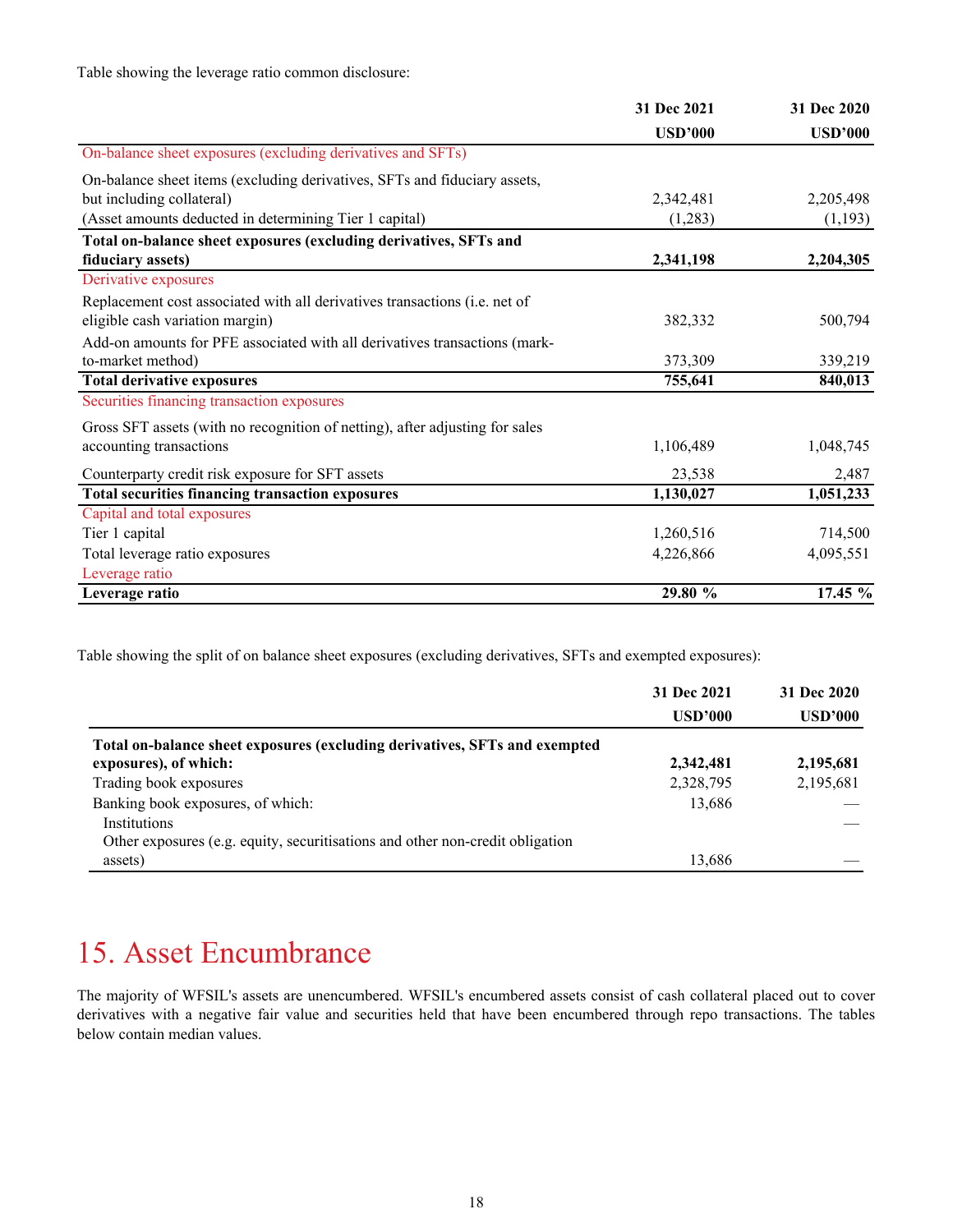Table of encumbered and unencumbered assets:

| As at 31st December 2021            | Carrying amount<br>of encumbered<br>assets<br><b>USD'000</b> | Fair value of<br>encumbered assets<br><b>USD'000</b> | Carrying amount<br>of unencumbered<br>assets<br><b>USD'000</b> | <b>Fair value of</b><br>unencumbered<br>assets<br><b>USD'000</b> |
|-------------------------------------|--------------------------------------------------------------|------------------------------------------------------|----------------------------------------------------------------|------------------------------------------------------------------|
| Assets of the reporting institution | 129,315                                                      |                                                      | 4, 133, 753                                                    |                                                                  |
| Debt securities                     |                                                              |                                                      | 793,838                                                        | 793,838                                                          |
| Other assets                        | 129,315                                                      |                                                      | 3,316,323                                                      |                                                                  |

|                                     | <b>Carrying amount</b><br>of encumbered<br>assets | <b>Fair value of</b><br>encumbered assets | Carrying amount<br>of unencumbered<br>assets | Fair value of<br>unencumbered<br>assets |
|-------------------------------------|---------------------------------------------------|-------------------------------------------|----------------------------------------------|-----------------------------------------|
| As at 31st December 2020            | <b>USD'000</b>                                    | <b>USD'000</b>                            | <b>USD'000</b>                               | <b>USD'000</b>                          |
| Assets of the reporting institution | 336,231                                           |                                           | 4,283,908                                    |                                         |
| Debt securities                     |                                                   |                                           | 612,870                                      | 612,870                                 |
| Other assets                        | 336,231                                           |                                           | 3,671,038                                    |                                         |

Table of collateral received:

|                                                     | 31 Dec 2021                                                                                   |                                                                                                          | 31 Dec 2020                                                                            |                                                                                                                 |  |
|-----------------------------------------------------|-----------------------------------------------------------------------------------------------|----------------------------------------------------------------------------------------------------------|----------------------------------------------------------------------------------------|-----------------------------------------------------------------------------------------------------------------|--|
|                                                     | <b>USD'000</b>                                                                                |                                                                                                          | <b>USD'000</b>                                                                         |                                                                                                                 |  |
|                                                     | <b>Fair value of</b><br>encumbered<br>collateral received<br>or own debt<br>securities issued | Fair value of<br>collateral received<br>or own debt<br>securities issued<br>available for<br>encumbrance | Fair value of<br>encumbered<br>collateral received<br>or own debt<br>securities issued | <b>Fair value of</b><br>collateral received<br>or own debt<br>securities issued<br>available for<br>encumbrance |  |
| Collateral received by the<br>reporting institution | 742,333                                                                                       | 395,891                                                                                                  | 630,758                                                                                | 921,903                                                                                                         |  |
| Loans on demand                                     |                                                                                               |                                                                                                          |                                                                                        |                                                                                                                 |  |
| Debt securities                                     | 739,331                                                                                       | 395,891                                                                                                  | 526,101                                                                                | 921,903                                                                                                         |  |
| Loans and advances other than<br>loans on demand    |                                                                                               |                                                                                                          |                                                                                        |                                                                                                                 |  |
| Other collateral received                           | 3,002                                                                                         |                                                                                                          | 104,657                                                                                |                                                                                                                 |  |

Table of sources of encumbrance:

|                                                      | 31 Dec 2021<br>$\bf \overline{USD}$ 000                                            |                                                                                                                               | 31 Dec 2020<br>$\bf \overline{USD}$ 000                                            |                                                                                                                               |
|------------------------------------------------------|------------------------------------------------------------------------------------|-------------------------------------------------------------------------------------------------------------------------------|------------------------------------------------------------------------------------|-------------------------------------------------------------------------------------------------------------------------------|
|                                                      | <b>Matching</b><br>liabilities,<br>contingent<br>liabilities or<br>securities lent | Assets, collateral<br>received and own<br>debt securities<br>issued other than<br>covered bonds and<br><b>ABSs encumbered</b> | <b>Matching</b><br>liabilities,<br>contingent<br>liabilities or<br>securities lent | Assets, collateral<br>received and own<br>debt securities<br>issued other than<br>covered bonds and<br><b>ABSs encumbered</b> |
| Carrying amount of selected<br>financial liabilities | 838,273                                                                            | 775,794                                                                                                                       | 903,127                                                                            | 1,199,605                                                                                                                     |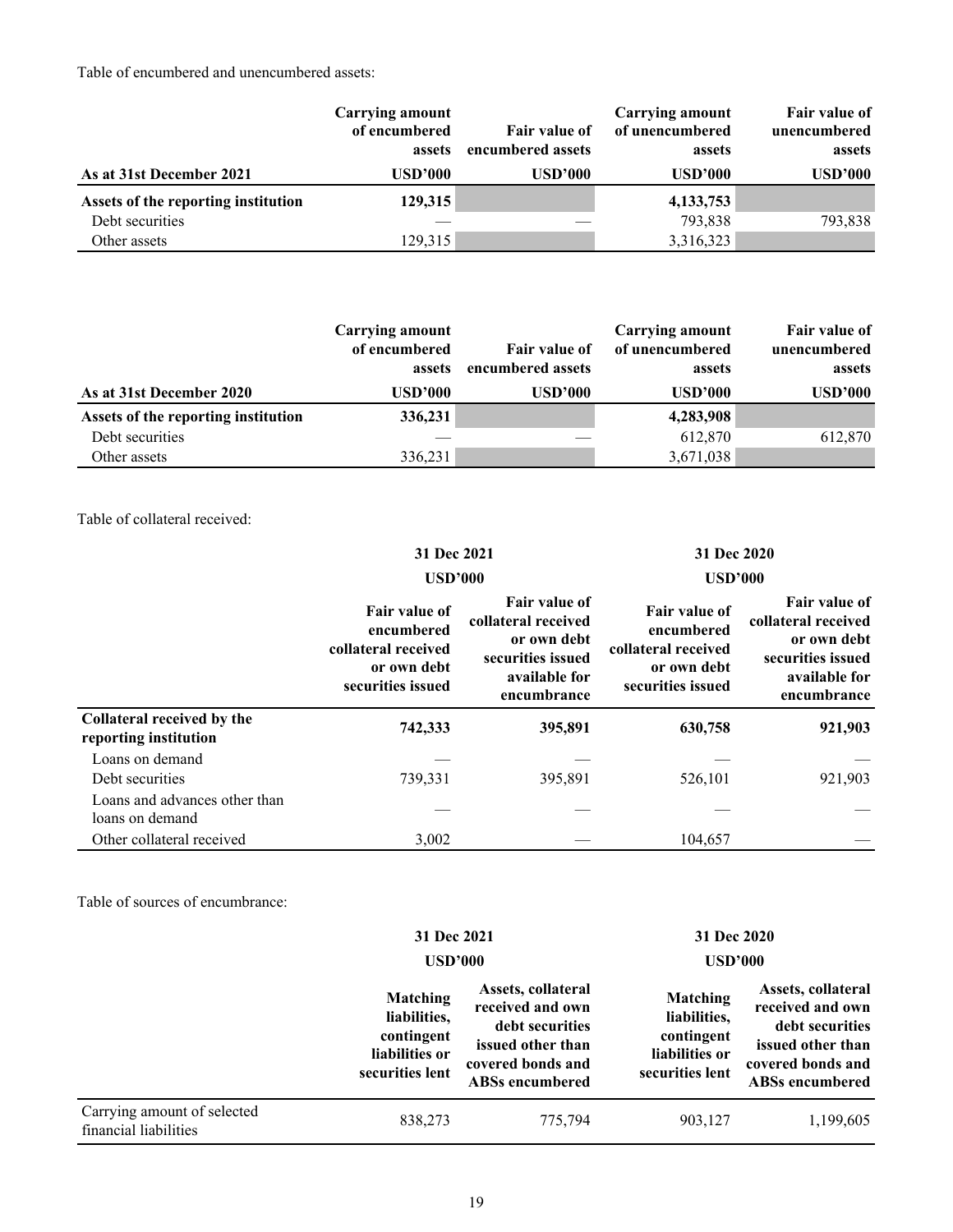# <span id="page-19-0"></span>16. Securitisations

 WFSIL holds securitisation positions which are bought and sold as part of its trading activities. WFSIL does not trade re- securitisation positions. WFSIL also acts as a swap provider to several securitisation vehicles. All positions are held in the trading book. The risks for these positions are managed as outlined in sections 8 and 7.1.

 For the purposes of calculating capital requirements, the firm applies the risk weighted exposure amounts under the Standardised Approach for securitisation positions under Part Three, Title II, Chapter 5 of the CRR, using external credit ratings from Moody's, Standard & Poor's and Fitch.

The tables below break down the securitisation positions between on and off-balance sheet:

|                          | <b>On-balance sheet</b> |                                     | <b>Off-balance sheet</b> |                                     |
|--------------------------|-------------------------|-------------------------------------|--------------------------|-------------------------------------|
|                          | <b>USD'000</b>          |                                     | <b>USD'000</b>           |                                     |
| As at 31st December 2021 | <b>Total</b>            | of which: risk<br>weighted at 1250% | <b>Total</b>             | of which: risk<br>weighted at 1250% |
| Exposure                 | 315,000                 | 4,276                               | 20,534                   |                                     |
| Capital requirement      | 26.668                  | 4.276                               | 392                      |                                     |

|                          | <b>On-balance sheet</b> |                                     |                | <b>Off-balance sheet</b>            |  |  |
|--------------------------|-------------------------|-------------------------------------|----------------|-------------------------------------|--|--|
|                          | <b>USD'000</b>          |                                     | <b>USD'000</b> |                                     |  |  |
| As at 31st December 2020 | <b>Total</b>            | of which: risk<br>weighted at 1250% | <b>Total</b>   | of which: risk<br>weighted at 1250% |  |  |
| Exposure                 | 286,919                 | 5,348                               | 34,243         |                                     |  |  |
| Capital requirement      | 32,578                  | 5,348                               | 534            |                                     |  |  |

### 17. Remuneration

 WFSIL's parent company, Wells Fargo & Company (**WFC**) has developed enterprise-wide remuneration policies and practices, namely the Wells Fargo Incentive Compensation Risk Management (the "Corporate Policy") and related practices ("Corporate Practices"). In addition, the WFSIL Remuneration Committee (**RemCo**) has responsibility to oversee the implementation of the Wells Fargo remuneration policies and practices in WFSIL.

 The WFSIL RemCo consists of no fewer than two independent non-executive members of the Board. Members are appointed by the Board, on the recommendation of the Nomination Committee and in consultation with the Chairperson. External advisors have been appointed to advise the remuneration committee on relevant changes to remuneration regulation and provide an external market overview regarding pay levels and peer firm performance.

 The WFSIL RemCo meets at least four times per year. Additional ad hoc meetings may be scheduled by the Chairperson or any of the Committee members, as necessary.

 The WFSIL RemCo provides oversight of remuneration matters on behalf of the WFSIL Board, including annual approval of the WFSIL remuneration policy (the **Remuneration Policy**), the WFSIL Identified Staff list and risk review of Identified Staff.

 The Remuneration Policy is designed to ensure that WFSIL (as regulated by the **FCA**) complies with the principles and requirements of the remuneration code set out in the FCA Handbook (the **Code**) and related guidance.

 The Remuneration Policy is designed so that excessive risk taking is not encouraged within WFSIL and to enable WFSIL to achieve and maintain a sound capital base.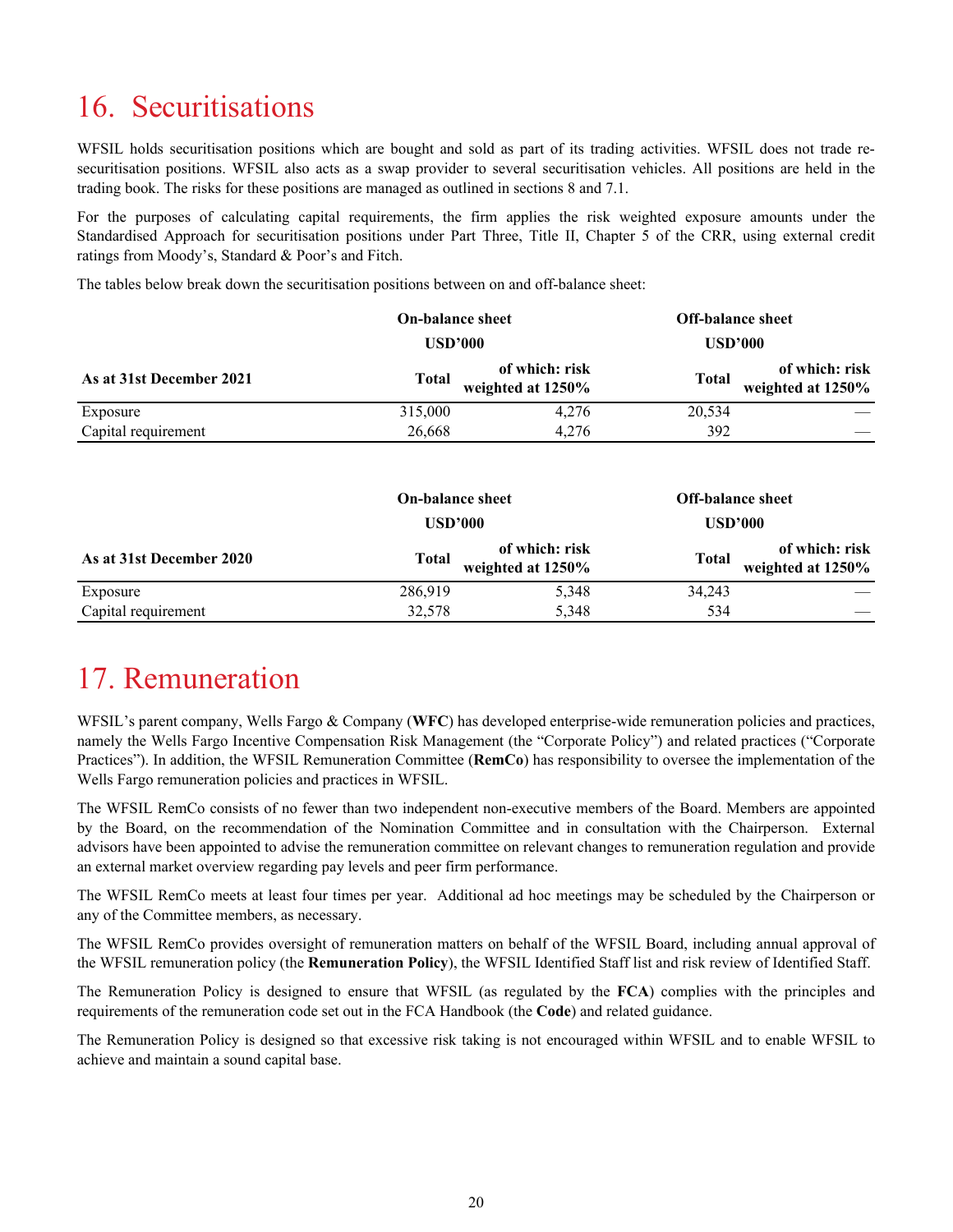#### Governance

 The Board has delegated responsibility to the WFSIL RemCo to oversee the effective implementation and application of the Remuneration Policy and remuneration practices of WFSIL and ensures individuals are rewarded fairly and responsibly. Enterprise Policies and Practices apply to WFSIL employees and subject to those requirements, the WFSIL RemCo is responsible for the review and oversight of the remuneration of WFSIL employees.

 The WFSIL RemCo is sponsored and operates under delegated authority from the WFSIL Board. The Committee may delegate the authority to perform any of the responsibilities described in these Terms of Reference to reporting and/or sub-committees. The WFSIL RemCo is responsible for:

- (a) satisfying itself from time to time and in any event on a not less than an annual basis, that the WFSIL remuneration policies meet UK regulatory requirements;
- (b) reviewing the Remuneration Policy annually, determining the Remuneration Policy and recommending the Remuneration Policy for approval by the Board;
- (c) determining the Remuneration Policy, accounting for all factors which it deems necessary or desirable, including promoting sound and effective risk management and ensuring that WFSIL's remuneration practices and arrangements reward people fairly and responsibly, align with appropriate levels of risk-taking and WFSIL's business strategies, objectives, values and the long-term interests of WFSIL;
- (d) overseeing effective implementation and application of the WFSIL remuneration policies and practices in EMEA;
- (e) reviewing and monitoring WFSIL remuneration practices and arrangements so that they are consistent with and promote sound and effective risk management and do not encourage unnecessary or excessive risk-taking that exceeds the level of tolerated risk of WFSIL or WFSIL's parent company WFC;
- (f) reviewing and monitoring WFSIL's strategy as it relates to remuneration design for Identified Staff including a review of the structure of incentive compensation so that it aligns with appropriate risk-taking;
- (g) supervising the application of WFSIL's remuneration policies and remuneration practices, including the Remuneration Policy for WFSIL's Identified Staff, reviewing regulatory reports and required public disclosures on remuneration and internal reports on the effectiveness of variable remuneration arrangements;
- (h) reviewing the methodology used to determine WFSIL Identified Staff as determined by the Wells Fargo EMEA Remuneration Steering Group (**ERSG**) and overseeing and approving the list of WFSIL Identified Staff on an annual basis;
- (i) approving the total annual amount of performance related pay/incentives for WFSIL Identified Staff roles under the supervision of the Board (including line by line annual performance and compensation data). For WFSIL Identified Staff (including WFSIL SMFs) employed by other entities (where performance feedback and/or incentive decisions are outside of the scope of the RemCo's duties) the committee shall provide performance feedback which will serve as an input to the standard Wells Fargo performance management and compensation process;
- (j) oversight of the performance management process which includes a review of the design and monitoring steps, to ensure risk management requirements are appropriately reflected and linkage to performance related pay arrangements for WFSIL Identified Staff. Additionally, in consultation with the EMEA Remuneration Risk Review Committee (**ERRRC**), determining the need for ex-post risk adjustments, including the application of malus and clawback arrangements;
- (k) making a recommendation to the Board on the remuneration of the non-executive directors for approval by the Board (any decision on remuneration of the non-executive directors being a matter for the full Board); and
- (l) promptly provide the Board with such information as may be necessary or desirable (in the opinion of the Board) to enable the Board to monitor the RemCo's conduct so that each member of the Board can fulfil their duties and responsibilities as a director; and
- (m) considering any other matter referred to it by the WFSIL Board and /or ERRRC as appropriate.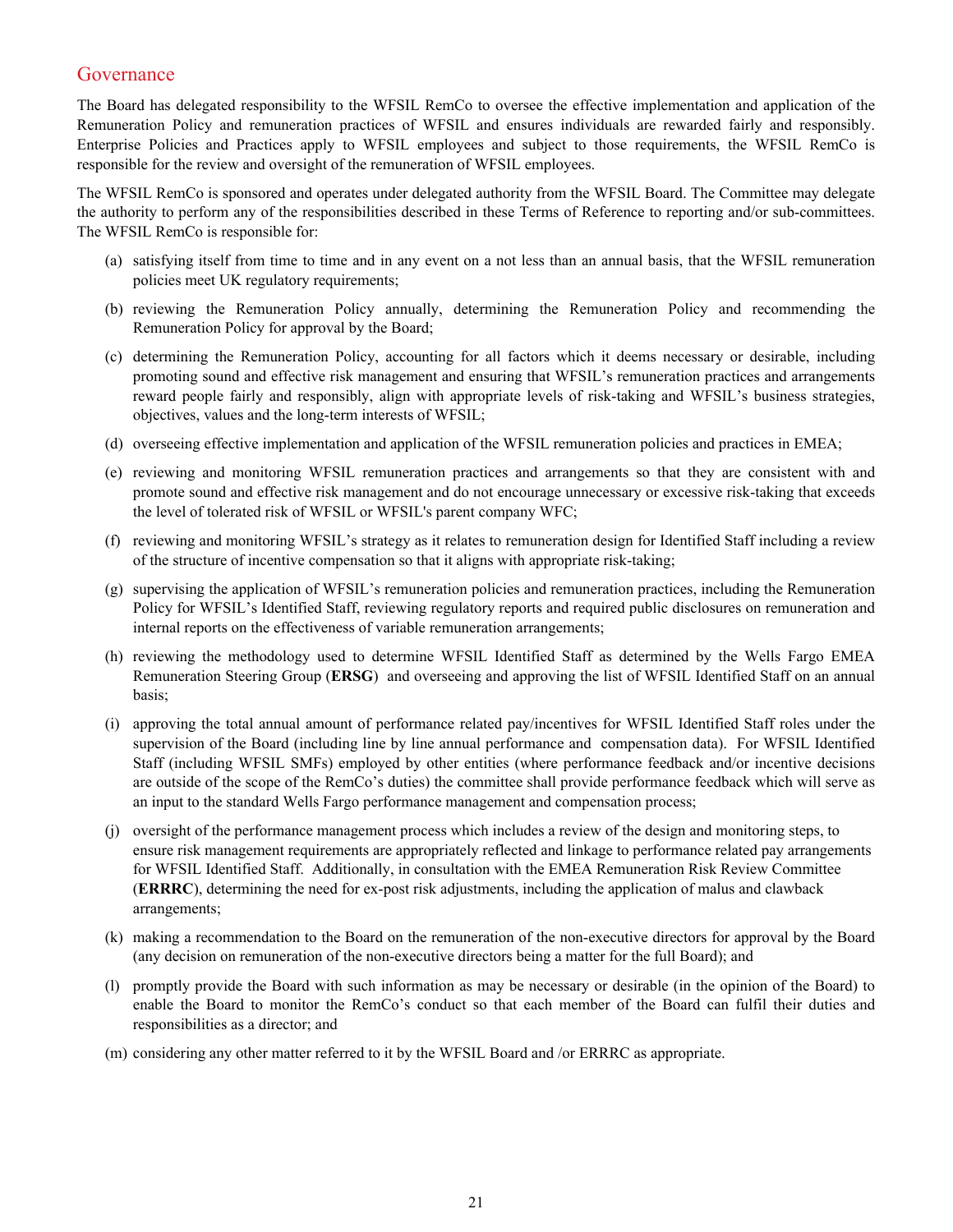#### Remuneration Philosophy and Structure

#### Remuneration Philosophy

WFSIL's remuneration policy and framework is consistent with Wells Fargo's key compensation principles:

- (a) Pay for performance. Compensation is linked to company, business line and individual performance, including meeting regulatory expectations and creating long-term value consistent with the interests of shareholders.
- (b) Promote a culture of risk management. Compensation promotes effective risk management and discourages imprudent or excessive risk-taking.
- (c) Attract and retain talent. People are one of WFSIL's competitive advantages. Therefore, compensation helps attract, motivate and retain people with the skills, talent and experience to drive superior long-term company performance.

#### Remuneration Structure

 For the purposes of the Remuneration Policy, "remuneration" consists of all forms of payments or benefits made directly by or indirectly but on behalf of, WFSIL, in exchange for professional services rendered by WFSIL staff. Remuneration can be divided into:

- (i) fixed remuneration (payments or benefits that meet the criteria set out in the EBA Guidelines which include being permanent, transparent, non-revocable and without consideration of any performance criteria); and
- (ii) variable remuneration (additional payments or benefits that are not fixed).

 Both components of remuneration (fixed and variable) may include monetary payments or benefits (such as cash, equity, or equity-linked instruments) or non (direct) monetary benefits (such as health insurance, fringe benefits or special allowances).

#### Risk Management and Considerations

 Performance measures are specifically adjusted for risk considerations and allocation of incentive spend is directly related to this. In particular, at the EMEA-wide level, the EMEA Chief Risk Officer presents an annual assessment of risk considerations over and above the mechanisms within incentive plans to the ERRRC. The ERRRC provides updates (and if relevant, recommendations) to the WFSIL RemCo on the outcome of its assessments throughout the year. This would include *ex-ante* assessment of current and future risks and the timing and likelihood of receiving potential future revenues.

 WFSIL's remuneration practices are designed to avoid conflicts of interest with clients and regulatory obligations, in particular with regard to using profit-based measures to determine financial performance of both the individual and business units and the assessment of non-financial performance.

 In alignment with the Wells Fargo Risk Management Framework, employees of WFSIL's control functions are groups that must remain independent of the business as they provide support, monitoring or control for the business. This includes employees within the Strategic Execution & Operations Office, Enterprise Functions (excluding Stakeholder Relations) and employees who perform similar roles embedded within the front line, including control executive teams. Examples of Control Functions include but are not limited to Chief Operating Office, Risk, Diverse Segments, Representation & Inclusion Group, Enterprise Finance, Human Resources, Internal Audit, Legal, Public Affairs, Strategy, Digital and Innovation Group and Technology. Methods used for determining the variable remuneration of control functions do not compromise staff's objectivity and independence. To assure this, Wells Fargo has adopted a corporate standard applicable to the incentive compensation arrangements for control functions, the key features of which are as follows:

- a. All incentive-eligible control function employees must be subject to the Wells Fargo Bonus Plan. They are not eligible for incentive compensation under any other incentive compensation arrangement, including any which relate to business performance.
- b. Control functions may not have a financial performance objective unless it is related to expense management, business strategy, or risk mitigation activities.
- c. The independent non-executive directors of the WFSIL Board are not eligible for awards of variable remuneration.

 All WFSIL incentive plans, including those with sales incentive targets, have robust risk management controls and are subject to the employee meeting risk and compliance objectives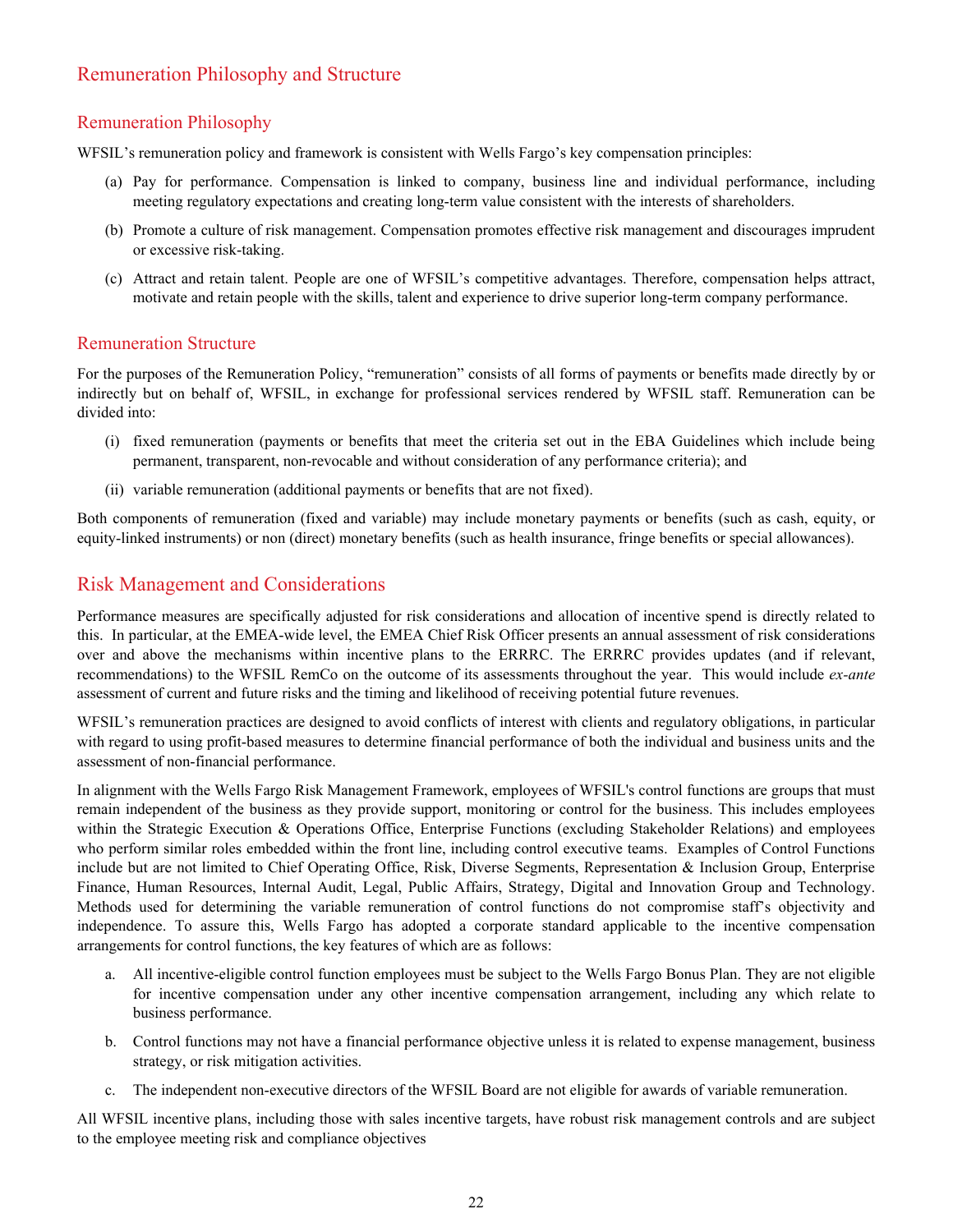All WFSIL employees are prohibited from undertaking personal hedging strategies or remuneration and liability-related insurance to undermine the risk alignment effects embedded in their remuneration arrangements. They are also subject to the EMEA Personal Account Dealing Policy which requires them to declare personal dealing accounts for themselves and connected persons and attest annually that they have declared all such accounts and the necessary steps are taken to ensure that all associated trades are monitored.

#### Additional Requirements applicable to Identified Staff of proportionality level 2 Firms

 Effective 1 January 2017 WFSIL became classified as proportionality level 2 under the FCA's finalised guidance known as the General guidance on proportionality: The Dual-regulated firms Remuneration Code (SYSC 19D) (the Final Guidance on Proportionality) on account of being part of the same group as WFBNA London Branch (which met the classification as a level 2 firm based on average total assets over 3 years being more than £15 billion but less than £50 billion). Prior to 31 December 2016 WFSIL had been classified as proportionality level 3. The proportionality level of WFSIL for each incentive compensation performance year is determined as of 31 December of that performance year. For example, the proportionality level for the 2021 performance year is determined as of 31 December 2020. Any changes in proportionality level may entail amendments to the WFSIL Remuneration Policy, any such amendments shall be reviewed by the RemCo. Changes may also be required when the UK Investment Firm Prudential Regime (IFPR) comes into force on 1 January 2022.

 Variable remuneration paid to Identified Staff whose variable remuneration exceeds the de minimis threshold must satisfy all of the following requirements:

- (a) Bonus Cap. The variable component of remuneration may not exceed 100% of the fixed component of total remuneration except where the shareholders or owners or members of an institution approve a higher maximum level of the ratio between the fixed and variable components of remuneration provided that the overall level of the variable component shall not exceed 200% of the fixed component of the total remuneration. Wells Fargo recently obtained approval from the relevant shareholder bodies for an increase to the higher maximum level of the ratio in 2021.
- (b) Deferral Requirement. At least 40% of the variable remuneration paid must be deferred over at least three to five years, with awards vesting after a minimum of one year and no faster than on a pro-rata basis. For Identified Staff whose total variable remuneration is of a "particularly high amount," at least 60% of variable remuneration must be deferred over at least three to five years, with awards vesting after a minimum of one year and no faster than on a pro- rata basis. For these purposes, the FCA has advised that variable remuneration of £500,000 annually is set as the threshold for a payment to be of a "particularly high amount" although the UK Governing Bodies will consider whether lesser amounts should also be considered to be "particularly high amounts" taking account, for example, whether there are significant differences between Identified Staff in the levels of variable remuneration paid. In addition, for Identified Staff who are senior managers (i.e. approved by the PRA and/or FCA to provide a designated senior manager function) variable remuneration must be deferred for a period of up to seven years, with awards vesting no faster than on a pro-rata basis. The length of the deferral period must be established in accordance with the business cycle, the nature of the business, its risk and the activities of the Identified Staff individual in question.
- (c) Contingent Capital Requirement. At least 50% of variable remuneration (whether paid upfront or deferred) must be paid in shares, share-linked instruments or equivalent non-cash instruments (i.e., Contingent Capital). Any Contingent Capital award is subject to minimum transfer retention periods.
- (d) Performance Adjustment (Malus and Clawback). Wells Fargo shall ensure that any variable remuneration, including a deferred portion, is paid or vests only if it is sustainable according to the situation of Wells Fargo as a whole, and justified according to the performance of Wells Fargo, the business unit and Identified Staff individual concerned. Accordingly, Wells Fargo has the ability to reduce awarded but unvested deferred variable remuneration (including both share-based and cash-based components) and/or to clawback vested deferred variable remuneration in situations Wells Fargo determines a malus event has occurred. Malus events include, at a minimum, situations where:
	- a. Wells Fargo has been required to materially restate any significant financial statement covering any part of the year for which the award was granted;
	- b. any portion of the Identified Staff team member's award was based on any materially inaccurate financial statement or any other materially inaccurate performance criteria;
	- c. Wells Fargo has determined that the Identified Staff team member committed misconduct or a serious error in the performance of the Identified Staff team member's job;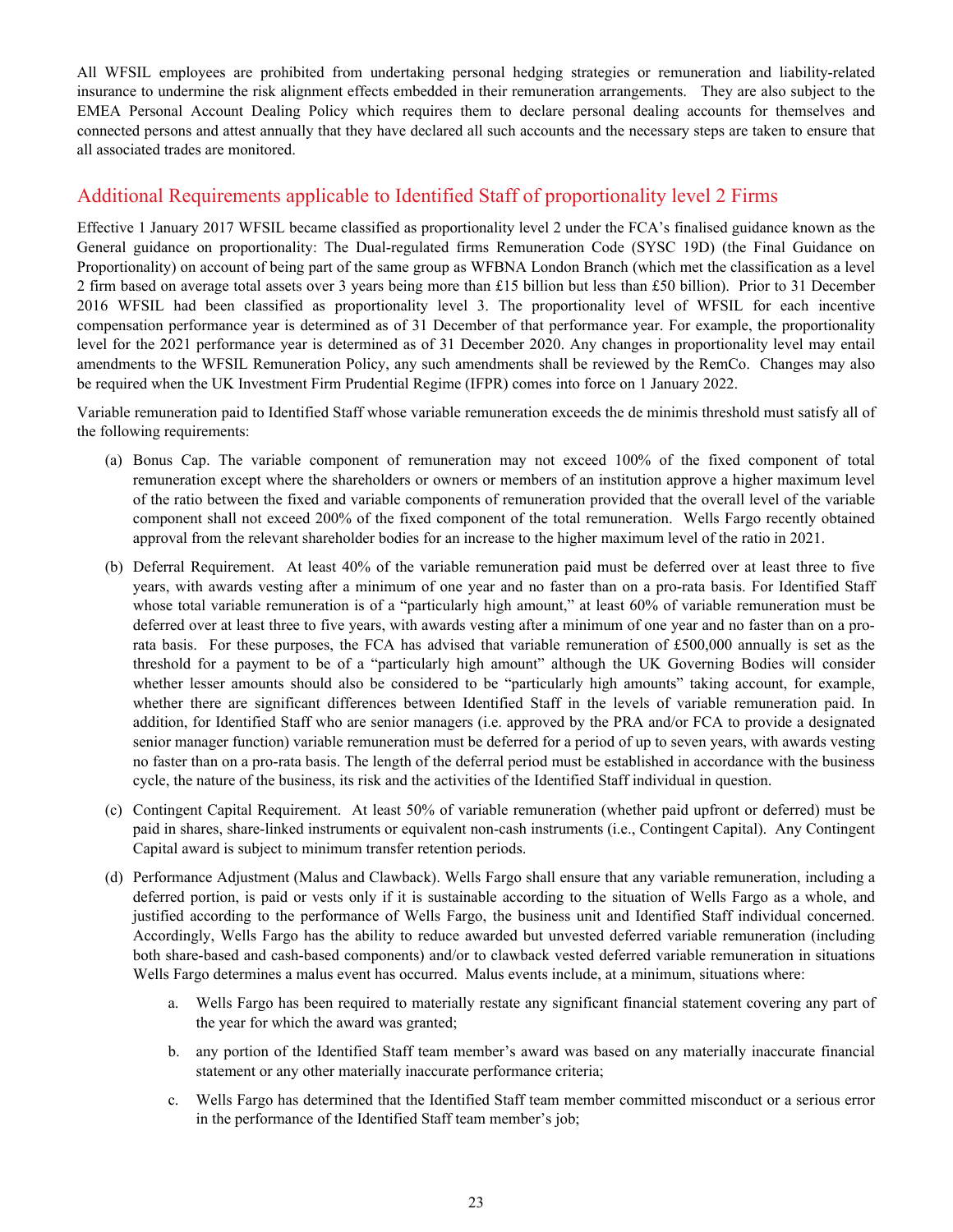- d. Wells Fargo has determined that the Identified Staff team member's business unit and/or Wells Fargo has experienced a material downturn in financial performance;
- experienced a material failure of risk management; e. Wells Fargo has determined that the Identified Staff team member's business unit and/or Wells Fargo has
- f. Wells Fargo considers it is necessary to do so in order to comply with any laws, regulatory requirement or guidance by which it is bound;
- g. Wells Fargo and/or the Identified Staff team member's business unit incurred significant increases in its economic and regulatory capital base;
- h. any regulatory sanctions have been imposed where the Identified Staff team member's conduct contributed to the sanction; or
- i. matters comparable in severity and materiality to those set out in (a) to (h) above (relating to the team member's behaviour and/or impact on Wells Fargo) such as, but not limited to, a violation of Wells Fargo policies or Code of Ethics and Business Conduct.

 Wells Fargo shall approve performance adjustment policies, including the triggers under which malus adjustments or clawback would take place and may decide to delay vesting of any deferred variable remuneration where an employee is the subject of an ongoing disciplinary or regulatory investigation at the time such variable remuneration is due to vest.

#### Remuneration Expenditure

 Note 5 of the WFSIL 2021 financial statements contains aggregate information on remuneration. The following table shows remuneration paid to 2021 WFSIL Identified Staff who are remunerated for their services to WFSIL. Variable remuneration for 2021 performance was paid or awarded in 2022.

|                                    | 2021              |                |                | 2020           |                |                |  |
|------------------------------------|-------------------|----------------|----------------|----------------|----------------|----------------|--|
|                                    | <b>Senior</b>     |                |                | <b>Senior</b>  |                |                |  |
|                                    | <b>Management</b> | <b>Other</b>   | Total          | Management     | <b>Other</b>   | <b>Total</b>   |  |
|                                    | <b>USD'000</b>    | <b>USD'000</b> | <b>USD'000</b> | <b>USD'000</b> | <b>USD'000</b> | <b>USD'000</b> |  |
| <b>Total Remuneration</b>          | 2,306             | 16,766         | 19,072         | 1,912          | 12,902         | 14,814         |  |
| of which:                          |                   |                |                |                |                |                |  |
| <b>Fixed Remuneration</b>          | 1,375             | 7,406          | 8,781          | 1,170          | 6,088          | 7,258          |  |
| <b>CRDIV Variable Remuneration</b> | 931               | 9,228          | 10,159         | 742            | 6,526          | 7,269          |  |
| of which:                          |                   |                |                |                |                |                |  |
| short term cash                    | 186               | 2,105          | 2,291          | 148            | 2,102          | 2,250          |  |
| short term equity                  | 186               | 1,932          | 2,118          | 148            | 1,447          | 1,595          |  |
| long term cash                     | 279               | 2,595          | 2,874          | 223            | 1,489          | 1,712          |  |
| long term equity                   | 279               | 2,595          | 2,874          | 223            | 1,489          | 1,712          |  |
| Non CRDIV Variable Remuneration    |                   | 132            | 132            |                | 288            | 288            |  |
| <b>Number of Identified Staff</b>  | 6                 | 15             | 21             | 5              | 14             | 19             |  |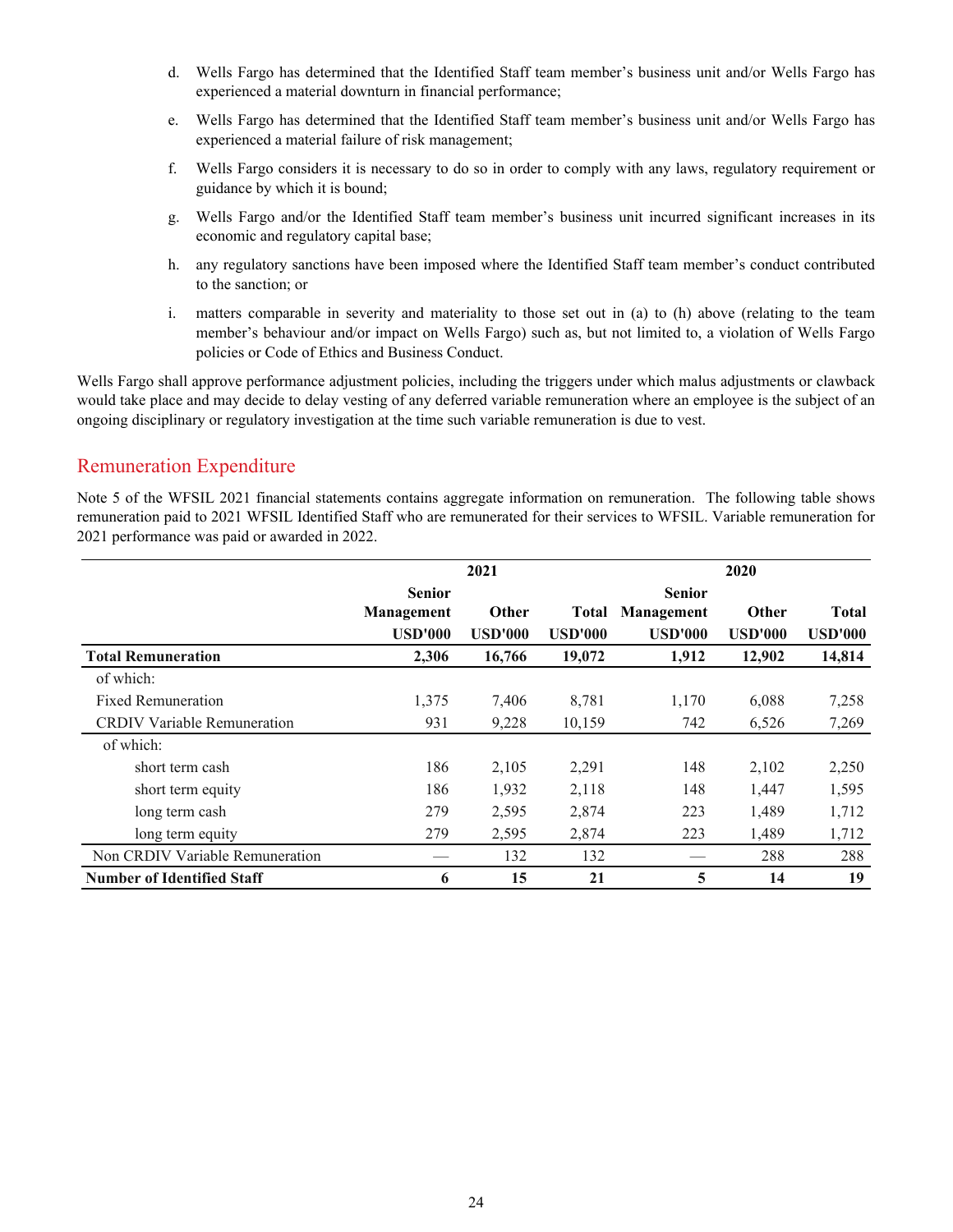#### Aggregate remuneration by business area

|                            | 2021                                        |                |                |                | 2020                                        |                |                |                |
|----------------------------|---------------------------------------------|----------------|----------------|----------------|---------------------------------------------|----------------|----------------|----------------|
|                            | Investment<br><b>Banking</b><br>and Capital |                |                |                | Investment<br><b>Banking</b><br>and Capital |                |                |                |
|                            | <b>Markets</b>                              | <b>Markets</b> | <b>Other</b>   | Total          | <b>Markets</b>                              | <b>Markets</b> | <b>Other</b>   | <b>Total</b>   |
|                            | <b>USD'000</b>                              | <b>USD'000</b> | <b>USD'000</b> | <b>USD'000</b> | USD'000                                     | <b>USD'000</b> | <b>USD'000</b> | <b>USD'000</b> |
| <b>Total Remuneration</b>  | 7,976                                       | 8,510          | 2,586          | 19,072         | 8,134                                       | 6,400          | 280            | 14,814         |
| Number of Identified Staff | 8                                           |                | 6              | 21             | 9                                           | 6              | 4              | 19             |

 The following table shows aggregate remuneration paid to 2021 WFSIL Identified Staff who are remunerated for their services to WFSIL. Variable remuneration for 2021 performance was paid or awarded in 2022.

#### Deferred Remuneration

The following table provides a summary of deferred remuneration for 2021 WFSIL Identified Staff who are remunerated for their services to WFSIL.

|                                                      | 2021                                                                     |       | 2020                                          |                         |  |
|------------------------------------------------------|--------------------------------------------------------------------------|-------|-----------------------------------------------|-------------------------|--|
| <b>Remuneration Type</b>                             | <b>Senior</b><br>Other<br>Management<br><b>USD'000</b><br><b>USD'000</b> |       | <b>Senior</b><br>Management<br><b>USD'000</b> | Other<br><b>USD'000</b> |  |
| <b>Total Outstanding deferred remuneration as at</b> |                                                                          |       |                                               |                         |  |
| 31 December                                          | 1,095                                                                    | 6,712 | 540                                           | 4,889                   |  |
| of which:                                            |                                                                          |       |                                               |                         |  |
| Vested                                               |                                                                          |       |                                               |                         |  |
| Unvested                                             | 1,095                                                                    | 6,712 | 540                                           | 4,889                   |  |
| Awarded in year to 31 December <sup>4</sup>          | 745                                                                      | 7,123 | 594                                           | 4,712                   |  |
| Paid out in year to 31 December                      | 433                                                                      | 4,076 | 392                                           | 2,458                   |  |

 *No performance adjustments were applied to deferred awards in 2021 or 2020*

1 Identified Staff received a severance payment and no sign on payments were made to Identified Staff in 2021.

 5 Identified Staff received total remuneration of between US\$1m and US\$1.5m. 5 Identified Staff received total remuneration in excess of US\$1.5m.

 The information contained in these disclosures has not been audited and does not constitute a financial statement of WFSIL or WFC.

<sup>&</sup>lt;sup>4</sup> Includes short-term equity, long-term cash and long-term equity from the 2021 Total Variable Compensation (TVC) award, based on the principle "which parts of the TVC are subject to restrictions".